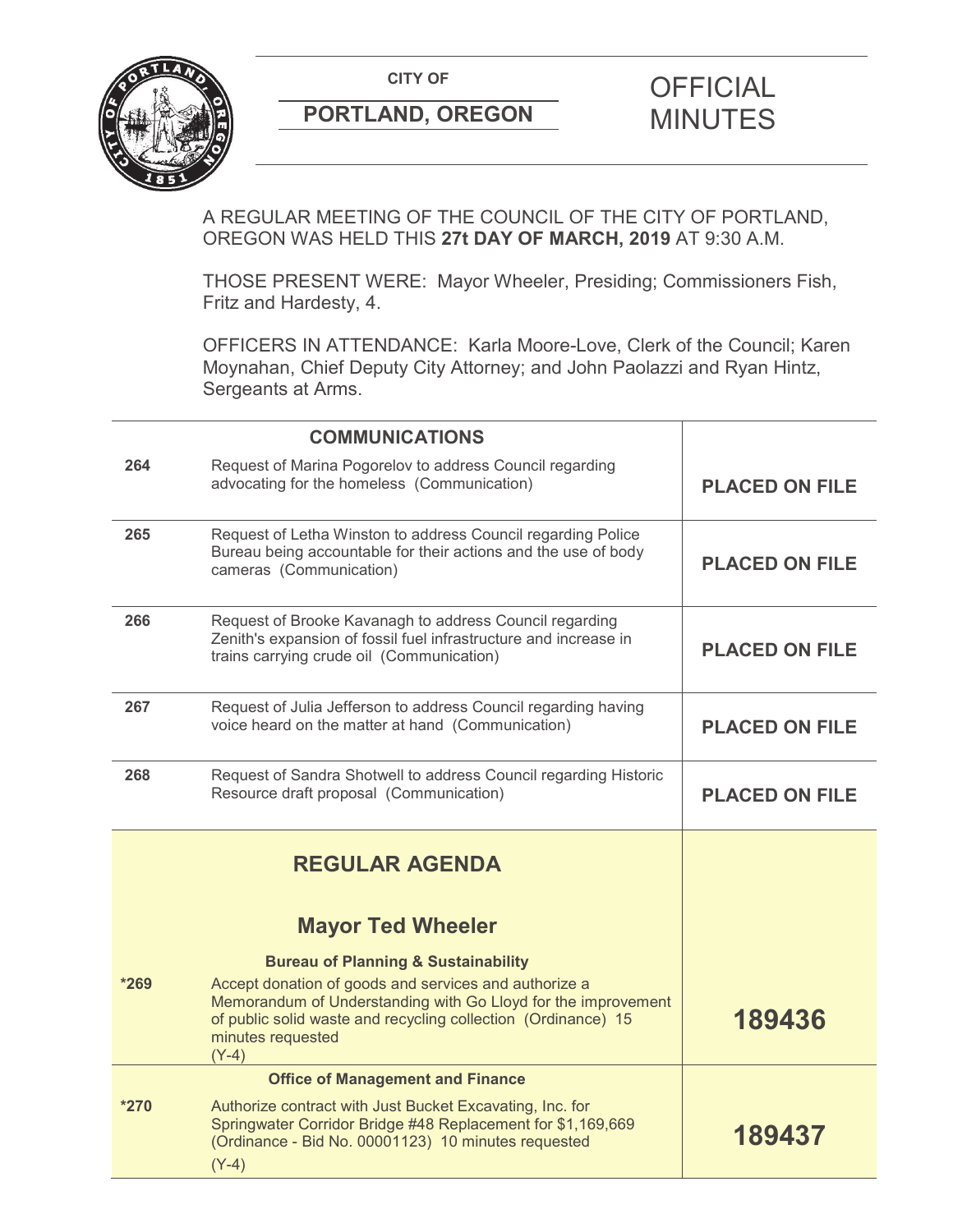|         | <b>Commissioner Nick Fish</b>                                                                                                                                                                                                           |                             |
|---------|-----------------------------------------------------------------------------------------------------------------------------------------------------------------------------------------------------------------------------------------|-----------------------------|
|         | <b>Bureau of Environmental Services</b>                                                                                                                                                                                                 |                             |
| 271     | Authorize a contract with the lowest responsible bidder for the<br>construction of the NE Broadway & 94th Pump Station Upgrade<br>Project No. E10783 for an estimated construction cost of \$1.2<br>million (Second Reading Agenda 258) | 189438                      |
| $(Y-4)$ |                                                                                                                                                                                                                                         |                             |
|         | <b>Parks &amp; Recreation</b>                                                                                                                                                                                                           |                             |
| $*272$  | Approve the designation of twelve trees as City of Portland<br>Heritage Trees and remove the Heritage Tree designation from two<br>trees (Ordinance) 15 minutes requested                                                               |                             |
|         | Motion to add emergency clause because it is in the public interest<br>to protect the trees as quickly as possible: Moved by Fritz and<br>seconded by Fish. (Y-4)                                                                       | 189439<br><b>AS AMENDED</b> |
| $(Y-4)$ |                                                                                                                                                                                                                                         |                             |
|         | At 10:53 a.m., Council recessed.                                                                                                                                                                                                        |                             |

| <b>WEDNESDAY, 2:00 PM, MARCH 27, 2019</b> |  |
|-------------------------------------------|--|
| DUE TO LACK OF AGENDA THERE WAS           |  |
| NO WEDNESDAY 2:00 PM MEETING              |  |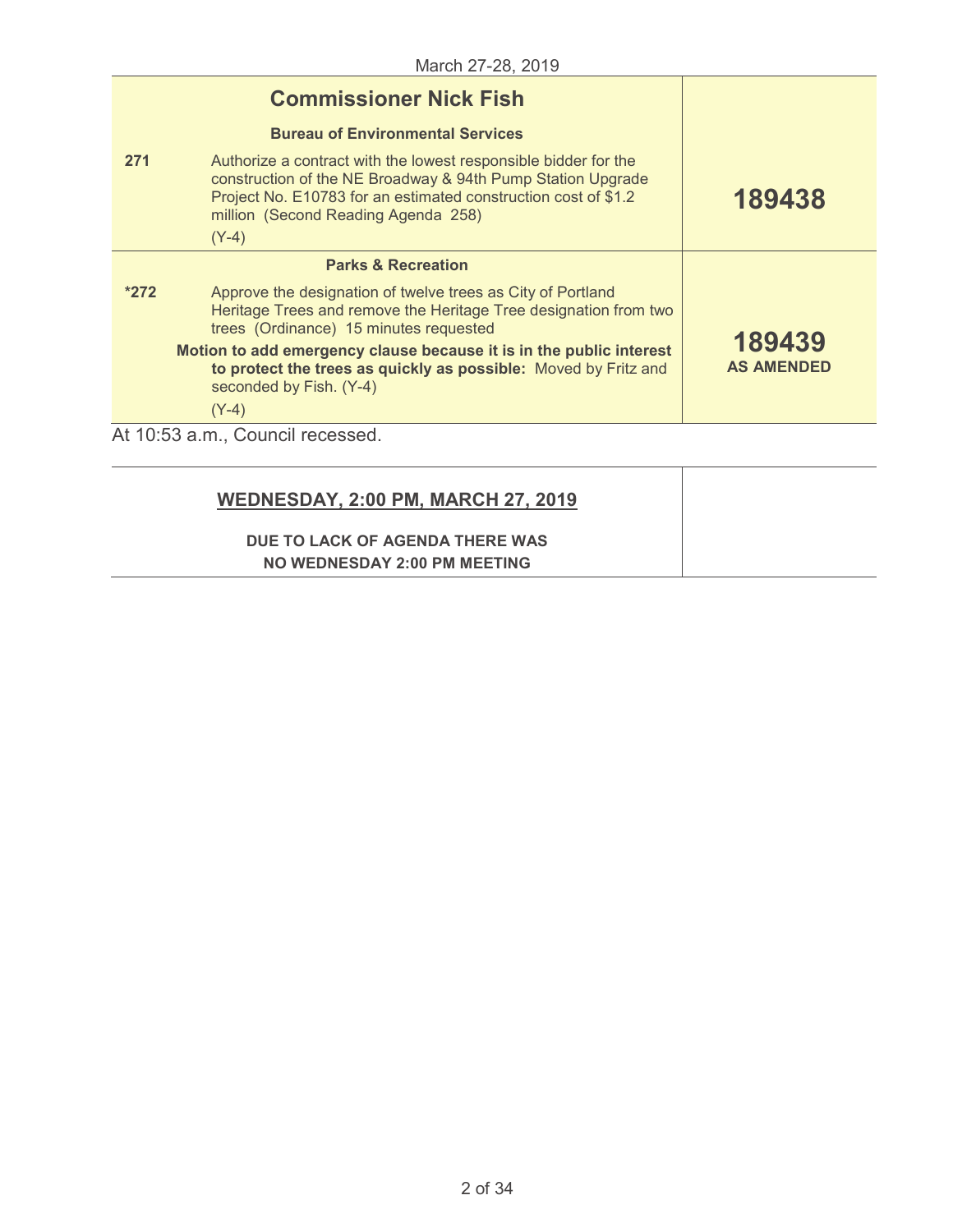A RECESSED MEETING OF THE COUNCIL OF THE CITY OF PORTLAND, OREGON WAS HELD THIS **28th DAY OF MARCH, 2019** AT 2:00 P.M.

THOSE PRESENT WERE: Mayor Wheeler, Presiding; Commissioners Fish and Fritz, 3.

OFFICERS IN ATTENDANCE: Karla Moore-Love, Clerk of the Council; Heidi Brown, Senior Deputy City Attorney; and Dorothy Elmore and Ryan Hintz, Sergeants at Arms.

| <b>THURSDAY, 2:00 PM, MARCH 28, 2019</b>                                                                                                                           |                       |
|--------------------------------------------------------------------------------------------------------------------------------------------------------------------|-----------------------|
| THOSE PRESENT WERE: Mayor Wheeler, Presiding; Commissioners<br>Fish and Fritz, 3.                                                                                  |                       |
| <b>TIME CERTAIN: 2:00 PM – Proclaim March 31st to be</b><br>273<br>Transgender Day of Visibility (Proclamation introduced by Mayor<br>Wheeler) 1.5 hours requested | <b>PLACED ON FILE</b> |

At 3:04 p.m., Council adjourned.

# **MARY HULL CABALLERO**

Auditor of the City of Portland

By Karla Moore-Love Clerk of the Council

For a discussion of agenda items, please consult the following Closed Caption File.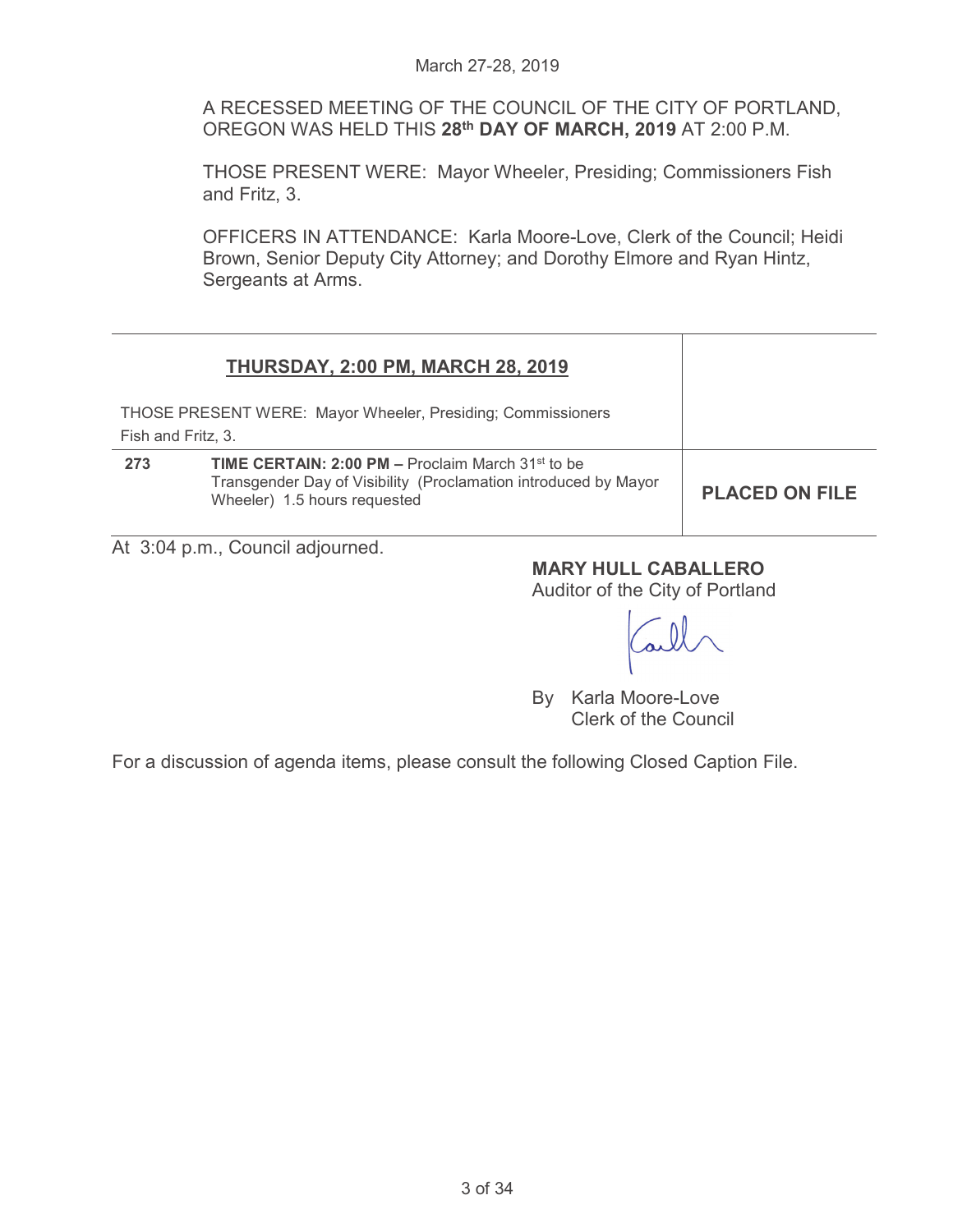# **This file was produced through the closed captioning process for the televised City Council broadcast and should not be considered a verbatim transcript. Key:** \*\*\*\*\* **means unidentified speaker.**

# **March 27, 2019 9:30 AM**

**Wheeler:** I'm informally gaveling today. Good morning and thank you all for being here a little bit early this morning. I want to particularly thank my colleagues for their accommodation. This morning we have a pre-gavel presentation and proclamation to encourage all Portlanders to observe and join in the observance of Cesar Chavez Community Service Day in Portland. Today we have with us Marvin Peña from the VOZ Worker Education Project, and my Senior Policy Advisor, Andrea Valderrama to present. We'll follow their presentation with remarks from the Council and we'll read a proclamation, which we have in honor of this important day. And if people would like, we have an opportunity for a photo before we gavel in for today's meeting. So, thank you, everyone, for being here, and I'll turn it over to Marvin and Andrea. Good morning.

**Marvin Peña:** Good Morning, thank you for having me here

**Wheeler:** I'm sorry, there you go

**Peña:** So, I will start all over again. Thank you for having me here. It's an honor to be here presenting and talking about VOZ and Cesar Chavez. I wanted to connect Cesar Chavez's work with VOZ work, and basically one of the main reasons that we advocate for workers and immigrant workers is basically what Cesar Chavez did, dignify human beings. It's all about fair wages, fair treatment, and basically that's what he believed in. And that's all the work he did and the nonviolent -- were all about dignifying people. Basically, that's the reason why we existed as an organization, VOZ is a nonprofit advocate for immigrant workers and workers' rights in general, Cesar Chavez did in his time. What we try to do is connect these workers with employers, most of them homeowners, and -- but also make sure that they get paid -- they get paid fairly, according to the job they do. Because sadly, a lot of them, they don't get paid, they are taken advantage of, and that's something really sad to us, and as an organization we advocate for them. And we try to intercede in these situations to make it right and make sure that they get the treatment they deserve. Not just that, but also, we try to empower day laborers, the same way, again, Cesar Chavez did is empowering day laborers, and teaching them skills, leadership skills, and also training and manual labor skills like carpentry and things like that. So, it's all about giving them the power to decide what they want to do, and we try to, with the help of the community, try to empower them that way. That way they can keep moving forward in their life. So, that's something that I wanted to point out, and especially observing this day of Cesar Chavez, it's something that comes to the top of the community and the city, we have all these population of migrant workers everywhere, and we need to acknowledge they are there and we need to acknowledge they deserve to be treated fairly, and with decency and dignity. So that's what we're striving here for and try to accomplish that. One of the reasons we're here is to get the community involved as much as possible, and let them know that there's a way, and we're a unique organization in Portland, and probably in Oregon that advocates for all this population underserved and mistreated in many ways. If you have any questions, comments, please let me know. But I really am happy to be here and have this opportunity.

**Wheeler:** Thank you, Commissioner Hardesty.

**Hardesty:** Thank you so Is wage theft still a big issue in the Portland metropolitan area?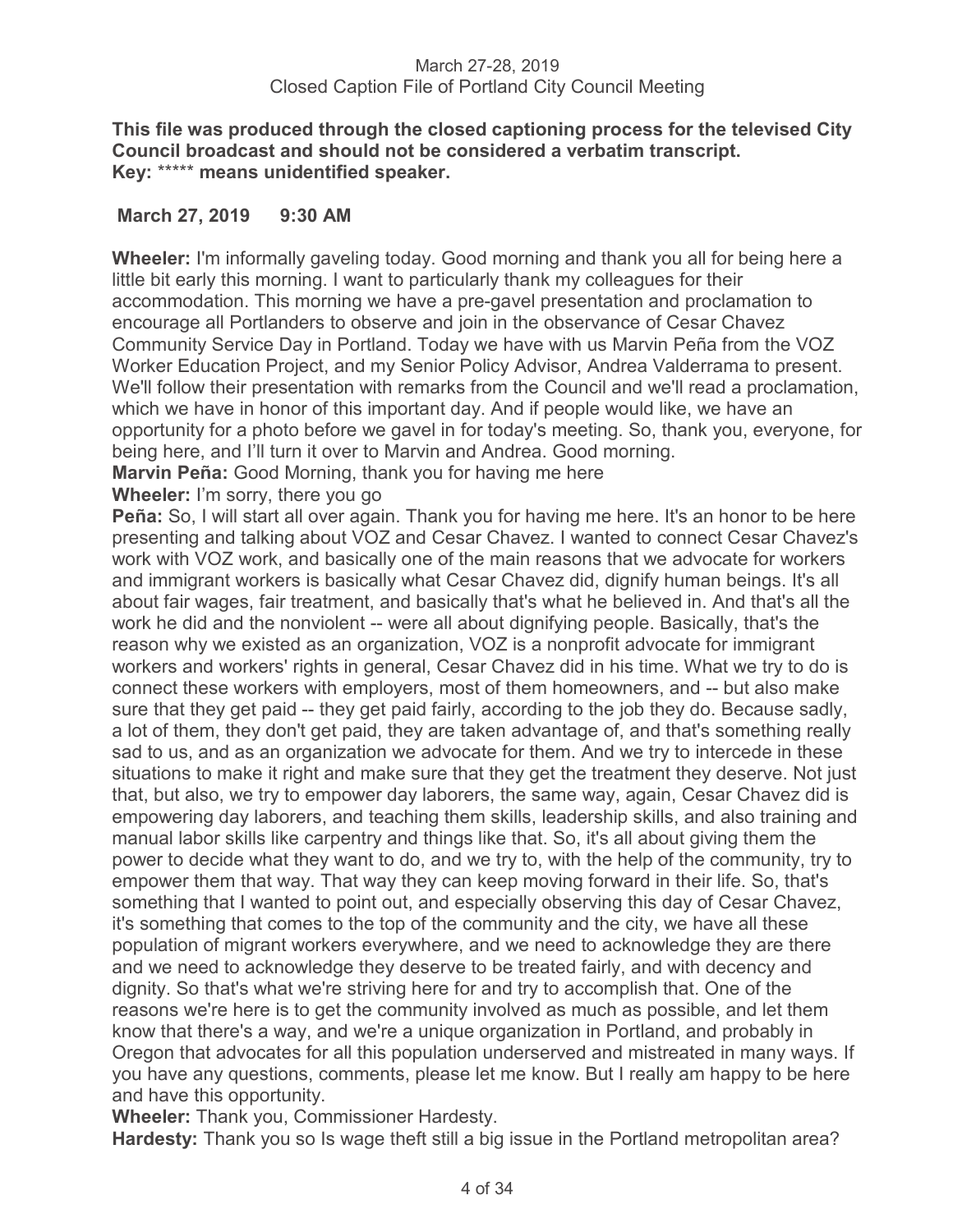**Peña:** It is. Two days ago, we had a couple of workers who did a job for three days straight and the person who hired them didn't pay. And we're talking about \$500 or something like that, which is -- might not be like a lot, but it a lot to them. They just count on every dollar to live by day, some of them live in shelters and things like that. So, this is a big issue, and fortunately we partnered with OLC, Oregon Law Center, to have a wage theft clinic, and going there regularly to discuss this case and try to recover these wages. Because sadly it's something that happens often.

**Hardesty:** What is the remedy for workers who have not received the appropriate pay? **Peña:** Right now, we don't have any other solution other than [inaudible] for them and try to recover that from the employer. So, what we do now, partnering with OLC, try to create systems in place that we can recover that and just prosecute this person who didn't pay. But right now, we don't have an emergency fund or anything like that to pay them, and then we get the money, we have none of that. Sadly, they stay without the pay for three days, I don't know, a week or more, depending on the case.

**Hardesty:** I'm just curious, doesn't Oregon law require BOLI to investigate cases of wage theft?

**Wheeler:** That's the appropriate agency. I'm not sure what the requirement is.

**Karen Moynahan, Chief Deputy City Attorney:** I believe so, Commissioner, yes. **Wheeler:** Is that from legal counsel?

**Hardesty:** So, legal counsel says BOLI, state law says they're the organization that is supposed to investigate wage theft. So, if you are not getting assistance with the state elected leader that is supposed to protect wages, then you should come and talk to my office and I'm sure we would be happy to do what we could to assist you.

**Peña:** Thank you for that. I'll be happy to.

**Hardesty:** Thank you.

**Wheeler:** Commissioner Fritz.

**Fritz:** If somebody watching on television wants to support the work, you're doing with VOZ, how would they get in touch with you to donate?

**Peña:** Basically, you can go to our website, there is a donation link, and you can donate as much as or as little as you want, and also you can become what we call a Vozista which is a recurring donor. And even \$5 every month makes a huge difference for us, because we live off donations and we don't get any commission or fee for the work they do, the money they earn goes straight to them. We just facilitate and in some way advocate and protect their rights the best way we can with the capacity we have.

**Fritz:** Is that VOZ.com?

**Peña:** It will be PortlandVOZ.org.

**Wheeler:** Thank you. Good morning.

**Andrea Valderrama, Mayor's Office:** Good morning. Mayor and members of council, thanks for having me here today. My name is Andrea Valderrama, I am Senior Policy Advisor in the Mayor's office and Vice Chair on the David Douglas school board. And I brought my boss with me since she's on spring break, this is little inaudible. I'm a first generation Peruvian American. My family came to the states after Sendero Luminoso's attempted violent coup in Peru. And when they arrived in the states, they were day laborers. My mom worked odd hours at a hospital and so I went to clean houses with my aunt and my grandparents. So, whenever I had spring break or in-service days, I didn't spend them at camps or at a friend's house, I spent them cleaning houses and commercial buildings in San Francisco we lived in Oakland at the time. I've been working for almost six years, and I still remember my very first day in city hall. I remember the nerves, the excitement, and what I remember most was how much my new office reminded me of the ones that I used to clean in San Francisco. Except no longer was I cleaning the cubicles and the desks, I was working in them in a different way. It took years for the imposter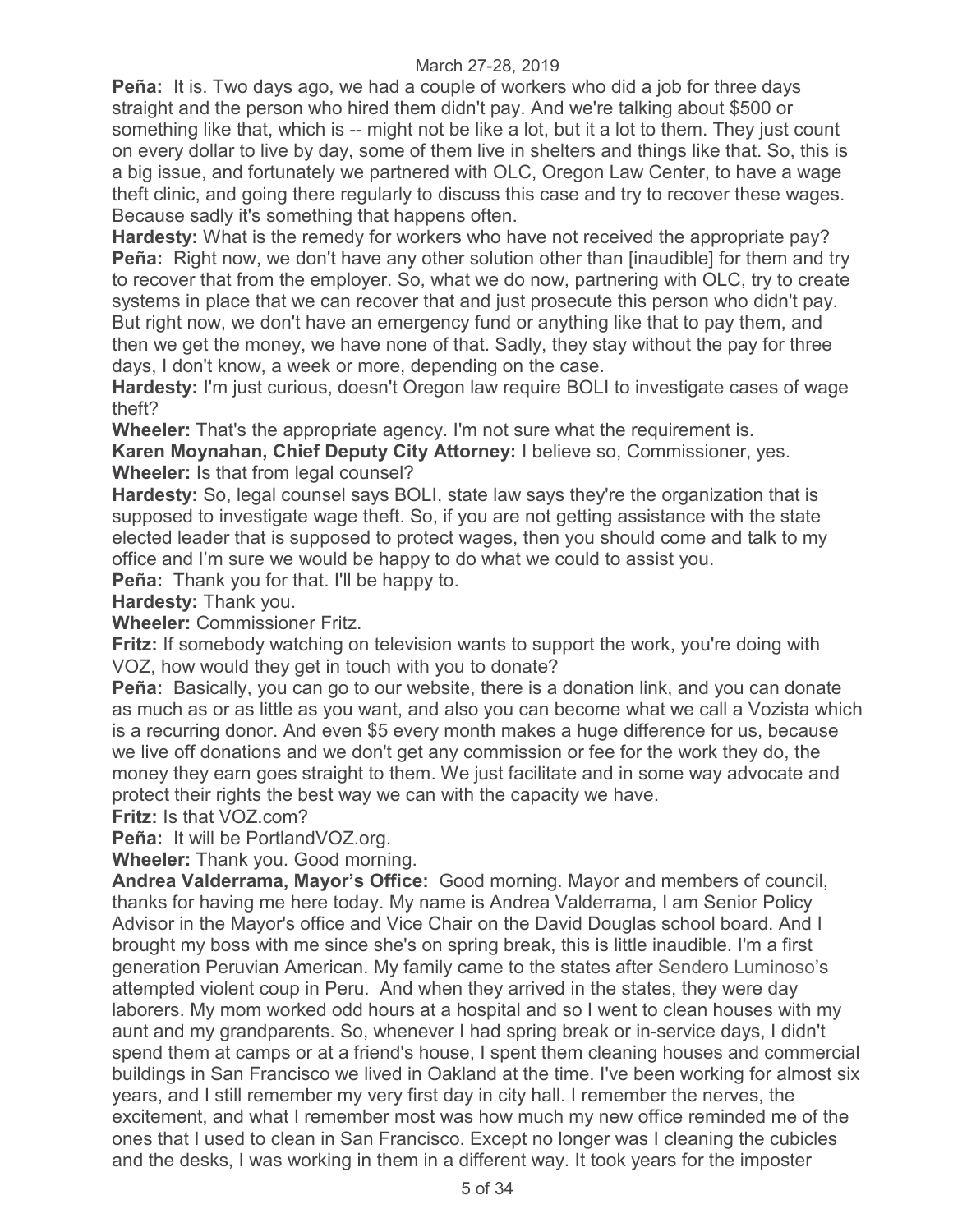syndrome to dissipate, years of policy change, coalition building, research allocation to outer East Portland initiatives, to VOZ workers' rights education project, and it didn't help that I was one of the few people of color and Peruvians in the building. I don't think there are probably any other Peruvians here right now, but that's okay, I am used to it. One of few women, one of a few who live in outer east Portland passed 205. When we cleaned the offices, I remembered that we would have to work as quickly as possible so that we would avoid engagement with the other people who were there. And today, instead of my daughter watching me work quietly so as not to be seen, she gets to see me testifying in front of you, making slow but steady institutional change, and she gets to feel like this city hall, this building represents her because there are people here who look and talk like her in leadership. And that's the power of workers' rights advocacy, that's the power of economic justice and today we celebrate the achievements, of Cesar Chavez and the agricultural worker movement, but I would be completely remiss if I did not pay tribute to one of the most inspiring women in my life, and a key leader in this work, Dolores Huerta. The movement would be nothing without her. And we cannot and must not forget her or other women of color who were at the forefront of this fight, if it were up to me, I would change the name to include her name in the title because that's how much she has meant to me in my life. Si Se Puede, the term coined by Dolores Huerta has been everything from a powerful rally cry to a personal mantra to me. It's what I told myself when I first walked into this building, Si Se Puede. It's what I told myself as the first person of color appointed to the David Douglas school board. And it's what I told myself when I was the only person of color to graduate from my master's program. Dolores Huerta paved the way for women like me to believe, yes, it can be done. So, the celebration of this proclamation is so exciting today to mark this day, Cesar Chavez Day, and the work and the movement that went into advocacy for workers' rights. For communities like mine, and I am looking forward to continuing to see the next step, the policy and the programmatic changes that come after it, policies like prevention of wage theft, pay equity, driver's licenses for all like we are seeing at the state, licencias para todos, are the next step and I am really excited to continue those conversations with you all and looking forward to seeing other Latinx community members participate and [inaudible] in this really exciting opportunity, so thank you so much for your leadership.

**Wheeler:** Thank you, Andrea. We are proud to have you work in our office and be an important contributor to what goes on here in city hall, and we love watching your daughter grow.

**Fritz:** Colleagues, let's all remember when we are honoring people, to think about who all we need to honor. I appreciate you reminding us. Remember we had Oliver Lent Day and Oliver Lent's son day and since there was a son, I was pretty sure there was a Mrs. Lent at some point or at least the mother of young Lent. So, we need to be remembering that too often the women who have been involved have not been honored, thank you for bringing that up.

**Wheeler:** That's true, thank you. Colleagues, any further comments before I read the proclamation? Commissioner Hardesty?

# **Hardesty:** No

**Wheeler:** Very good. All right. So as is tradition here at Portland City Council, we have a proclamation that I have the honor as Mayor to read on behalf of the entire City Council and it is an embodiment of our shared values and resolve. Whereas, Oregon has one of the largest farm worker populations in the nation. And whereas, Oregon's agribusiness employs up to 86,389 year-around, seasonal and migrant farm workers who are key partners for the safety, security, and sustainability of our agriculture of, and whereas, Oregon's farm workers labor contributes more than 4 billion annually to the state's economy. And whereas, Cesar Chavez's dedication to non-violent organization for just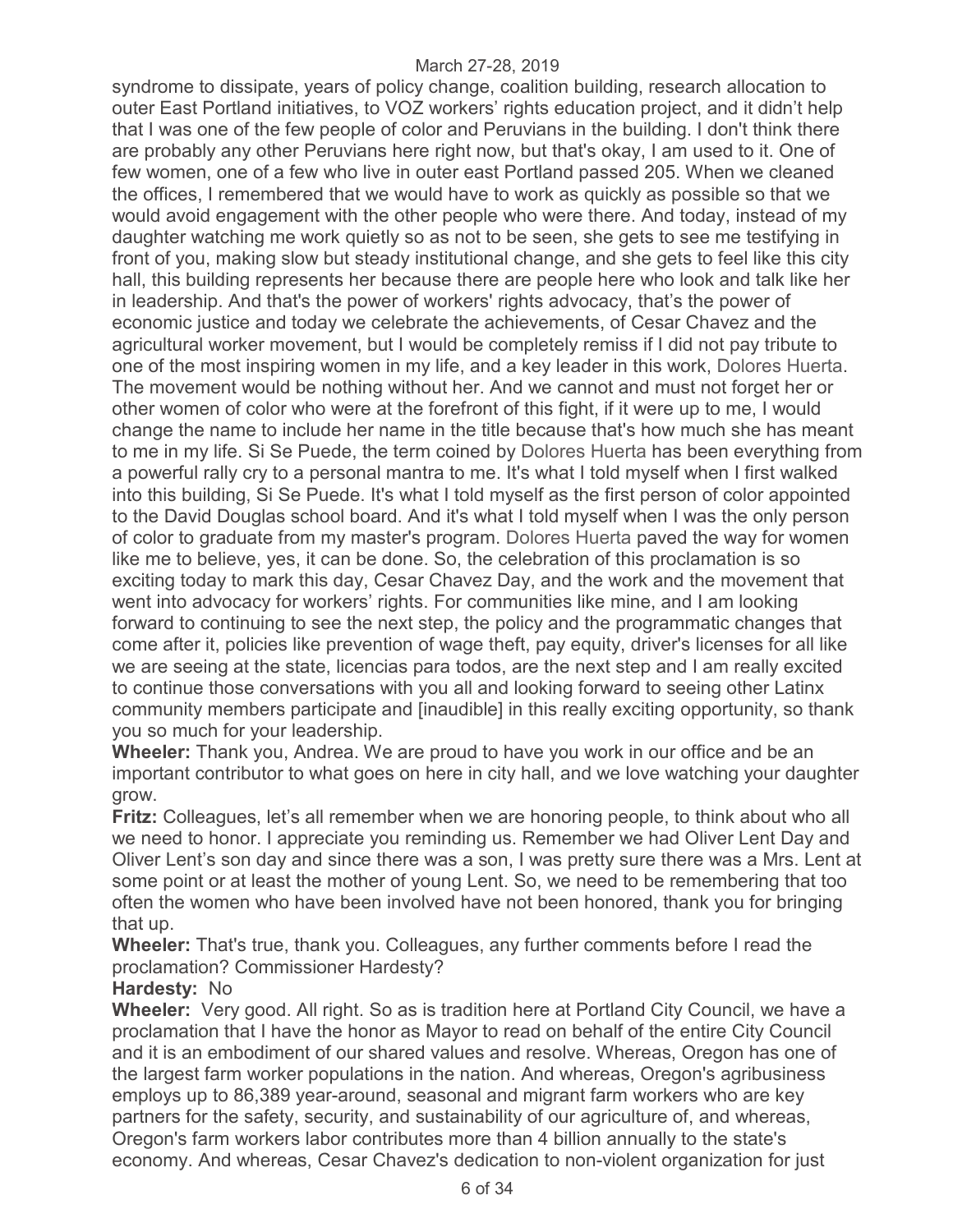wages, safe labor conditions, and dignity for the women, men, and children who toil in the fields, moved him to lead a struggle that included advocacy, public fasting, boycotts, labor strikes, and other peaceful actions, and whereas, the life and service of Cesar Chavez inspires us all on and off the farm, young and old, all who seek progress and justice by peaceful means, and whereas, in the current economic times we face, the need for a safe, secure, and just food system is more important than ever before, now, therefore, I, Ted Wheeler, Mayor of the City of Portland, Oregon, the "City of Roses," do hereby proclaim March 31, 2019 to be -- Cesar E. Chavez Community Service Day in Portland, and encourage all residents to observe this day. Thank you. [applause]

**Hardesty:** Mayor

**Wheeler:** Commissioner Hardesty?

**Hardesty:** Thank you. Mayor, I was remiss in not thanking a group of folks who helped us to make this happen today.

**Wheeler:** Please, yeah, of course

**Hardesty:** If it would be okay?

**Wheeler:** Of course.

**Hardesty**: I want to thank Reyna Lopez who's the Executive Director of PCUN [Pineros y Campesinos Unidos del Noreste] for her work in helping us with the proclamation. I want to thank Matt McNally from my office, who stepped up to help make this program happen. And, of course, Andrea from your office who also was instrumental in making this happen. And thank you for coming out and just recognizing that we still have a lot of work to do, but we are moving forward.

**Wheeler:** Lot of work to do. Andrea and Marvin, could we get a photo, and anybody else who would like to participate up front? And, of course, your daughter has to be in it. She's adorable.

**Wheeler:** All right, good morning, everybody. This is the Portland City Council session for Wednesday morning, March 27, 2019, Karla, please call the roll.

**Fritz:** Here. **Fish:** Here. **Hardesty:** Here.

**Wheeler:** Here. Before we begin, we will ask the City Attorney to read the rules of decorum. Good morning.

**Karen Moynahan, Chief Deputy City Attorney:** Good morning, Mayor. Welcome to the Portland City Council. The City Council represents all Portlanders and meets to do the city's business. The presiding officer preserves order and decorum during the City Council meetings so everyone can feel welcomed, comfortable, respected and safe. To participate in the council meetings, you may sign up in advance with the council clerk's office for communications to briefly speak about any subject. You may also sign up for public testimony and resolutions or the first readings of ordinances. Your testimony should address the matter being considered at the time. If it does not you may be ruled out of order. When testifying, please state your name for the record. Your address is not necessary. Please disclose if you are a lobbyist. If you are representing an organization, please identify it. The presiding officer determines the length of testimony. Individuals generally have three minutes to testify unless otherwise stated. When you have 30 seconds left, a yellow light goes on, when your time is done, a red light goes on. If you are in the audience and would like to show your support for something said, please feel free to do a thumbs up. If you want to express that you do not support something, please feel free to do a thumb's down. Please remain seated in City Council chambers unless entering or exiting. If you are filming the proceedings, please do not use bright lights or disrupt the meeting. Disruptive conduct such as shouting or interrupting testimony or council deliberations will not be allowed. If there are disruptions, a warning will be given that further disruption may result in the person being ejected for the remainder of the meeting. After being ejected, a person who fails to leave the meeting is subject to arrest for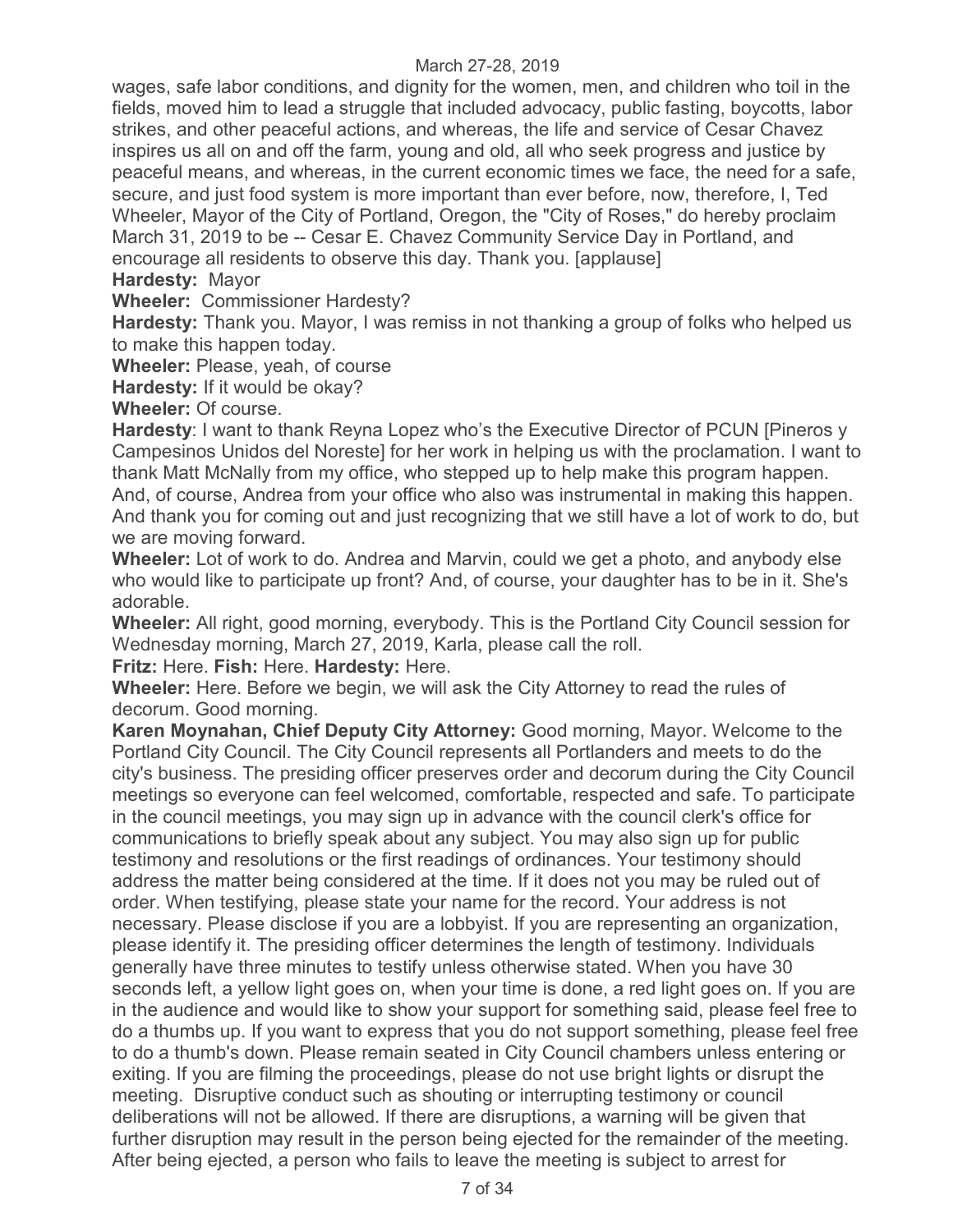trespass. Thank you for helping your fellow Portlanders feel welcome, comfortable, respected and safe.

**Wheeler:** Very good, first up is communications. Karla, if you could please call the first item.

**Item 264** 

**Wheeler:** Is Marina here today? I do not see her yet. The next individual, please. **Item 265** 

**Letha Winston:** Good morning, I am Letha Winston and I am *Patrick Tyrone Kimmons*' mother. I am here today because my son was murdered September 30 of 2018 by Jeffrey Livingston and a Sergeant Britt. I started a petition September, right after my son was murdered for body cameras. I watched on the news that you and your co-workers was looking into the body cameras, and honestly, I feel like if you are going to put them on the officers, they do not need to be tampered with. They need to be running the whole time that they are on duty. No stopping. No pausing, just straight through. Need to be very clear that we see our loved ones when things are happening. On September 30 of 2018, I feel like nothing that night should have happened. But my son was shot down like a -- like he was just a horrible child. It was no need for the Portland Police to kill my son and shoot him nine times. If it was a threat when he was running towards them, they should have shot him at that point. He was no longer a threat to your officers when he turned his back. Not only that, I am not sure if you really dug into the 400 pages or not, but he was shot when his hands was up. Me and my family watched the video, the video has been edited. Family and friends watched the video, and I was the first one to be able to watch the video before it was released to the press. DA. Todd [Todd Jackson, District Attorney] was sitting in there with us, and we asked him questions of the video being played. He agreed to all questions. When the police asked my son to put his hands up before anything, he turned around his hands was up like this. The whole time that he was running, his hands was up. Now on the video that's released to the press, you don't see my son's hands up. But in the documentation of the 400 pages, it states three or four bullets that entered Patrick Kimmons' body was entered while his hands was raised. I am asking as a parent that has to watch a video of her son being shot nine times in the back – is enough to knock Multnomah County Courthouse down. I am not sure if you ever lost one, but seeing that video doesn't mean that my son was a threat to them. There is other ways that they could have dealt with my son. My son is paralyzed in two of his left toes. If you watch the video closely, he wasn't even running fast. He was running with a limp. I just want justice. I don't feel like this man should be on the force. You know, I don't feel -- I feel like your officers are shooting to kill. And they just need to be retrained that they need to be retrained. **Wheeler:** Thank you. Appreciate you coming in. Next individual, please. **Item 266.** 

**Brooke Kavanagh:** She contacted us and is not able to make it.

**Wheeler:** Next individual, please.

**Item 267** 

**Wheeler:** Good morning.

**Julia Jefferson:** Good morning. How much time am I given?

**Wheeler:** Three minutes.

**Jefferson:** I will make it quick.

**Wheeler:** Thank you.

**Jefferson:** You are sending a very inhumane message to the very officers who have little to no regard for human life. To allow a hate field, at the very least, to demand money for the disgracement that he brought to your department sends a horrible message to those who have sworn to protect and serve, is unacceptable. Would you reward a child with acting out in the worst way with candy? It is not enough to stress every day as a black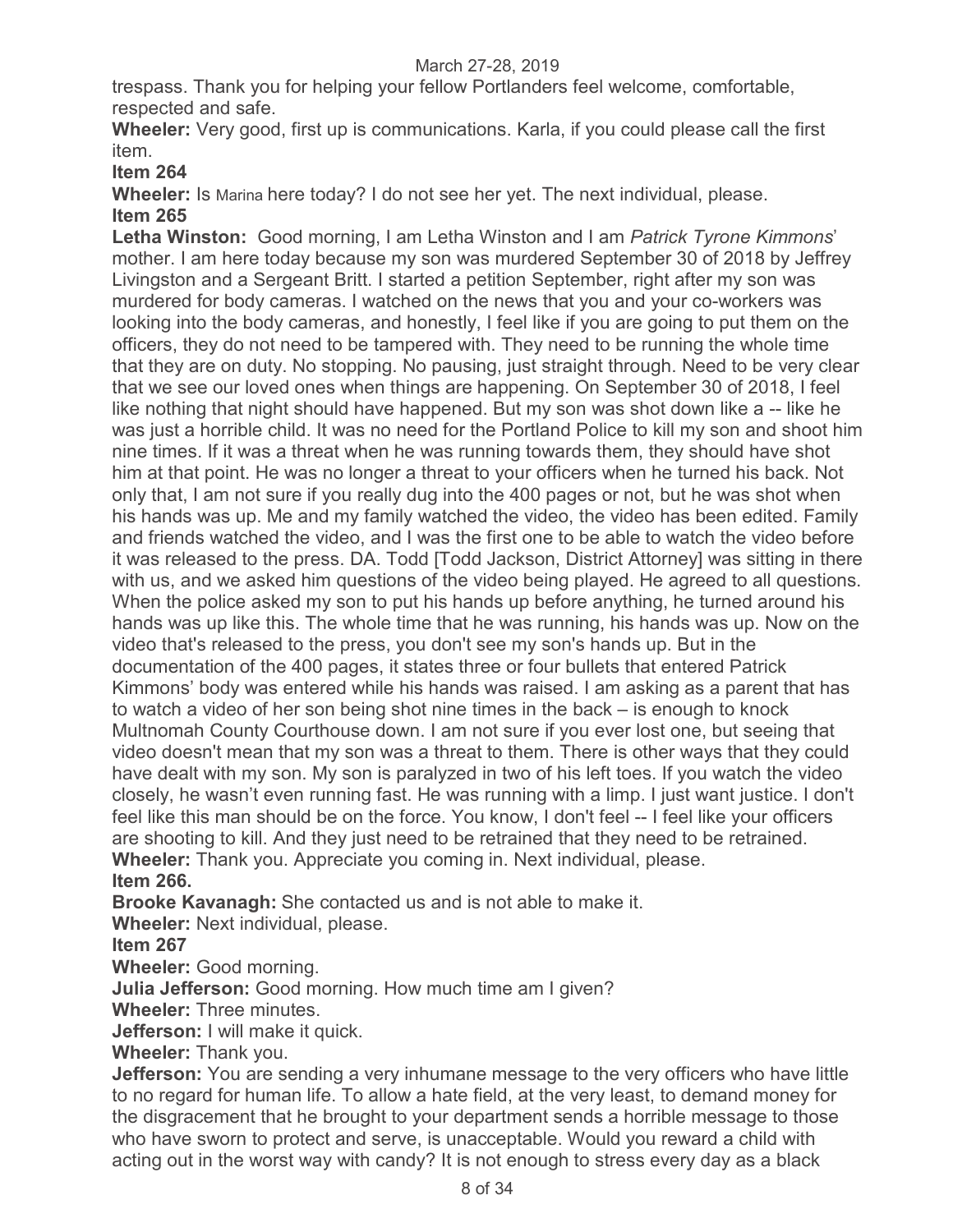person who was blessed first of all to see another day. And worry if you, too, will be the - will be targeted by a system of people who deem them as less than human. Imagine being blessed to see another day of life because our creator has blessed us to do so, and then not be accosted by an officer just walking. That's another thing that really needs to be changed. If I am just walking down the street, what right does an officer have to pull me over and ask me for i.d.? I could ask him the same. More so, imagine due to the color of my skin I am targeted on a daily basis. Could you imagine I have often asked the question, what if many who felt -- I am going to skip that part. I wish that there was a way that I could literally give you my shoes. I really do. I would give them to you for one week, and I would be willing to bet that you could not handle it. You would never make it. We ask that the killing stops, especially of young black men, black men and black people in general. A lot of them are wrongfully being targeted because of the color of their skin. For the life of me I can't figure out why it happens. Is it the officer's fear of the unknown? Why would you murder a man? Everybody in here knows if you watch even part the media or see it yourself, you know it's happening. If your children are loved ones, were being accosted on a daily basis for absolutely no reason, whatsoever, if your child was labeled as a menace to society because of the color of their skin, more specifically in the educational system, rather than a teacher take the time out to get to know and understand the child, they just assume that they need medication. That's for those who don't give a damn about our children. We are sick and tired of our brothers; our loved ones being murdered. I, too, watched that video. After reading the yearly report, the person who conducted the autopsy even asked the officers, why the excessive shooting. This young man had bullets even in his behind, yet he was a threat. If you watch the video in its entirety it would clearly show that he was never a threat. It's a damn shame when you allow officers to continue to kill us for no reason. It's got to stop. It's got to stop. Is my time up? **Wheeler:** Thank you. Next individual, please.

**Item 268.** 

**Wheeler:** Good Morning

**Sandra Shotwell:** Good Morning

**Wheele**r**:** name for the record.

**Shotwell:** I am Sandra Shotwell, and I am here to talk to you about an issue much less important, but oddly, indirectly related, which has to do with housing and designation of historic districts and various, and in that way, indirectly relates to historic issues of segregation and redlining and so forth, so I have spoken to the council twice before, and I come mostly to express my appreciation. I am here to say that I support the historic resource code amendments that have been proposed by the bureau of planning and sustainability. After extensive public input, and while there are many good changes, I thought a personal story about my experience and why I support it might be in informative because I will ask you to support that proposal when it comes to Council for approval. And, basically, the way that Oregon and Portland was designating historic resources and historic districts tore the social fabric of our neighborhood apart, and I think that it's an example of how the neighborhoods and the groups of people are torn apart. In the past, the reliance on the national register designation did not although any local input, one person could designate a neighborhood as a national historic district, and the Oregon law automatically linked it to the local land use restrictions, so all of the, let's say that I designated the neighborhood, all of my neighbors would suddenly be hit with land use restrictions and review. Now, Oregon law changed in 2017 and this bill is part of the city's process of working to come into alignment with new Oregon Law and there is an Oregon law, it's senate bill 927 that I understand the city supports, and what these do is, basically, give the local community control once again about designation. What do we value about our history? What do we want to remember? And recognize. It's not just pretty buildings.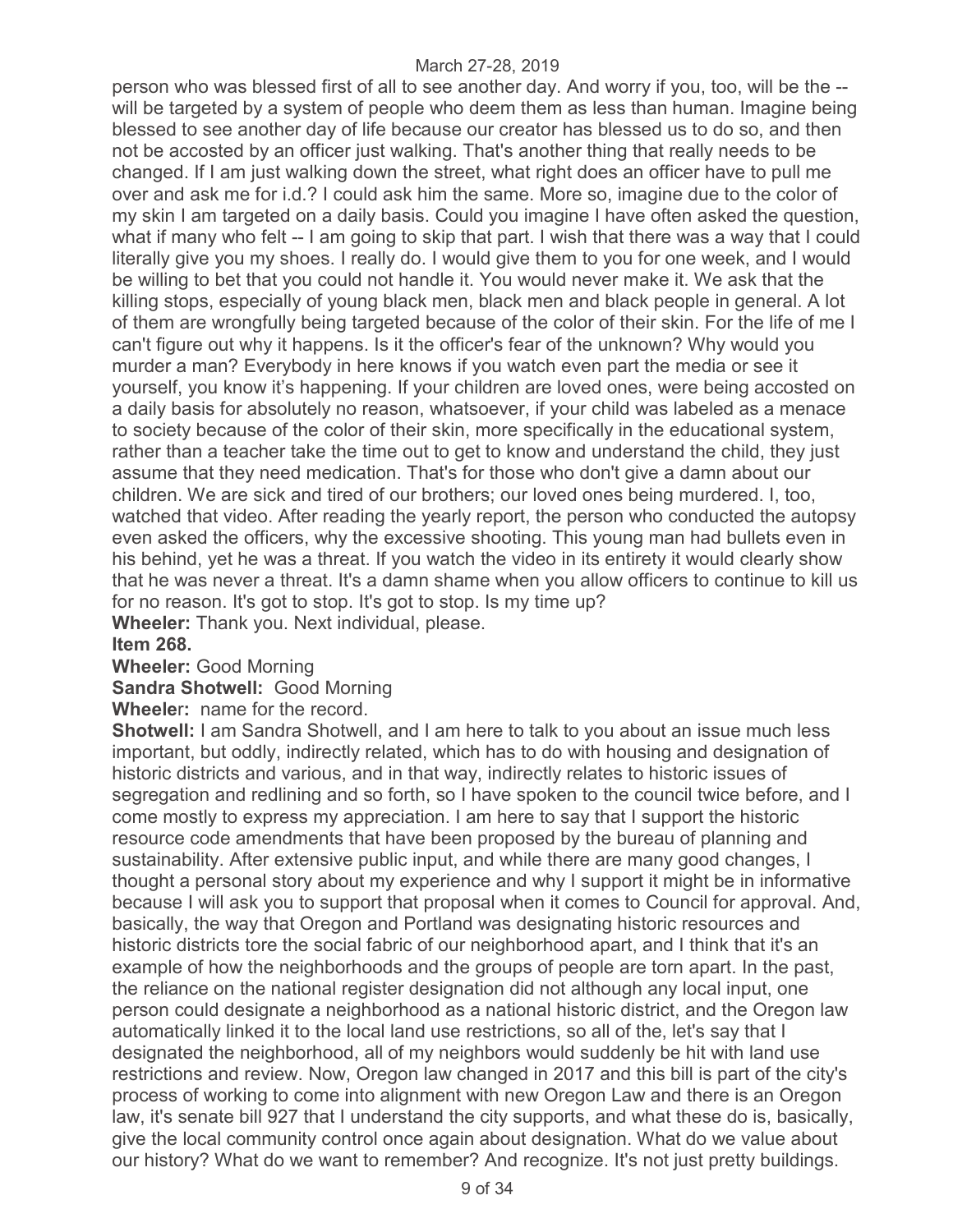It's historic injustices and different communities, and therefore, I just thank you for your work with the bureau of Planning and Sustainability for supporting this and encourage you to approve it when it comes up.

**Wheeler:** Thank you. Did Marina come in? Very good. Have any items been pulled, we don't have a consent agenda this week. We will go to the first regular agenda item. 269, please.

# **Item 269**

**Wheeler:** Colleagues, Go Lloyd's mission is to connect in places by creating partnerships, and transportation solutions to make Lloyd in their words extraordinary. This ordinance establishes a partnership between Go Lloyd and the city to improve public garbage can collection programs in the area. Go Lloyd was founded in 1994 as the Lloyd District transportation management association. Much, much better branding today, I would say. In 2014 the organization changed its name to Go Lloyd to reflect the expanded focus on the economic development aspects of its mission. This ordinance will allow the bureau of Planning and Sustainability to accept the donation of a new style of garbage cans to further enhance their public garbage can program. The city's acceptance of the Go Lloyd's donations will allow the bureau of Planning and Sustainability to focus funding on their citywide public garbage can expansion project, projects, or other program improvements. The city values Go Lloyd's dedication to the district as a vibrant and inviting place, and we thank them for their generous donations to support its livability. Solid waste and recycling Senior Coordinator, Kevin Veaudry Casaus is here to present. Its good to see you again, thanks for being here.

**Kevin Veaudry Casaus, Bureau of Planning and Sustainability:** Thank you Mr. Mayor, council members, thank you for this opportunity, I am very happy to be here representing the bureau of Planning and Sustainability. On this ordinance, this is an exciting new partnership between Go Lloyd and our bureau, and it's going to really improve our overall garbage can program. We already provide some public garbage cans in the Lloyd, and what this donation is going to do is introduce the new style of cans that will eventually become our new city standard. We've started using these cans in other parts of the city and I've received some very positive feedback on them. So we are excited to have them move into another part of the city now. One of the cans most popular features is that they have an opportunity to display artwork that represents the character of the neighborhood where they are placed. And Go Lloyd has done some really great work in developing some unique designs that, I think, capture the flavor and the spirit of their neighborhood, and you will have an opportunity to see some of those in a little bit here. In the future, BPS will replace all of the older cans with the new style as well as add additional cans to areas like the Lloyd that are undergoing considerable growth. What this donation does is kick starts the efforts and allows us to get some of the new ones into the Lloyd as well as focus on our citywide expansion. So, these donated cans will supplement the 35 cans that are in the area right now, as we try to manage the increased commercial and pedestrian activity inside the area, and I am looking forward to the opportunity to continue working on this partnership with Go Lloyd and providing this vital service to a very important part of the city.

**Wheeler:** Thank you, Commissioner Fritz.

**Fritz:** Before you go on, when we have this discussion about the downtown cans, I was promised that there would be a place for people to put recyclables at the side of the can, and they are not there yet. What's happening with that and will these new cans have a place where people can put the cans and bottles?

**Veaudry Casaus:** So for the downtown cans, we have, I believe, it's 10 that we are piloting those side baskets on now, we don't have any hard data but so far, and anecdotally from the haul, they are working fairly well and we do expect to put those on all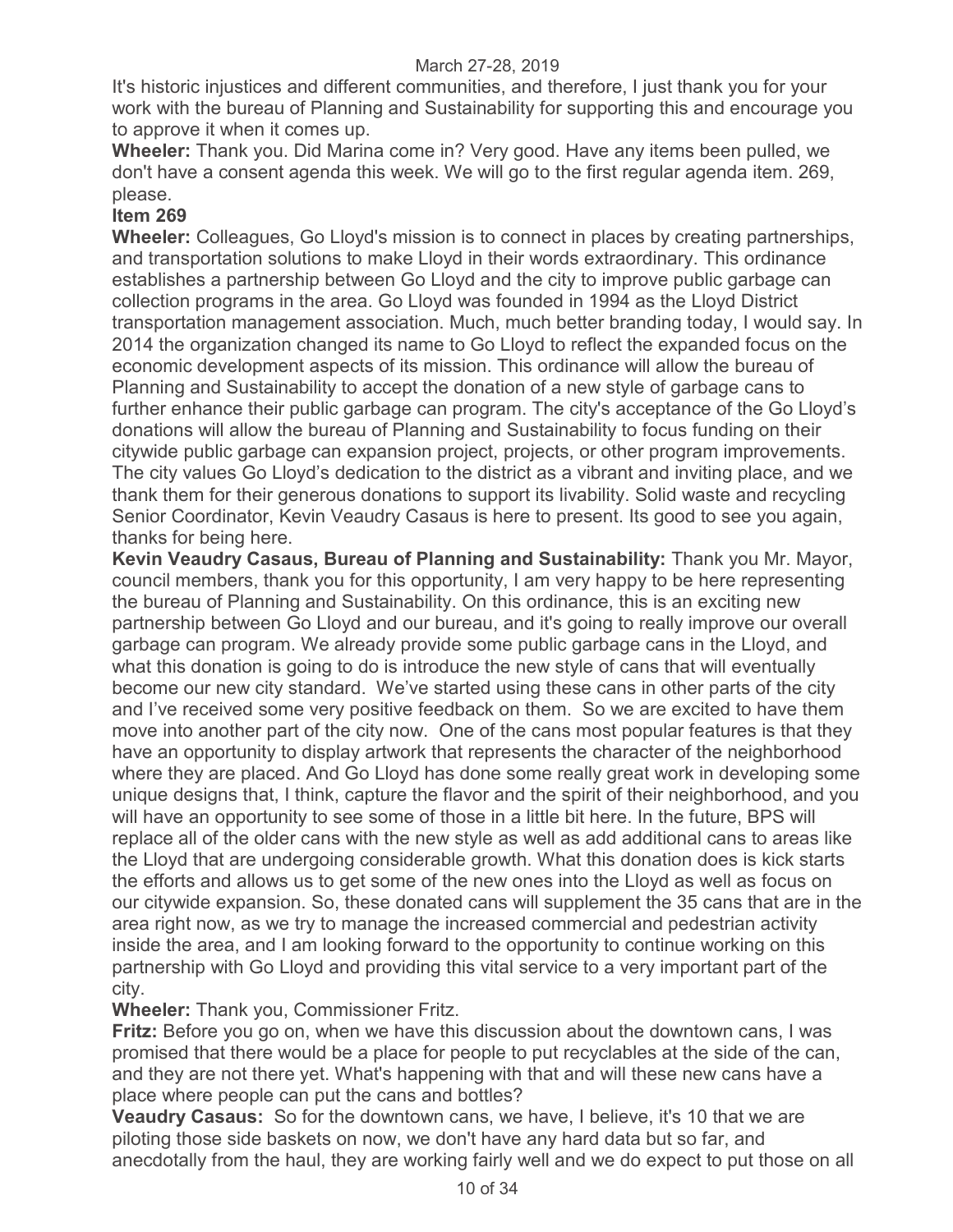of the downtown cans and future cans, and in new areas. We are a little cautious about moving forward with those with the new cans in the Lloyd until we had a bit more information on how they were being used, but so far, it looks promising.

**Fritz:** It's very important so I hope that as they go in, we can expand the pilot, shall we say. You can take them off again.

**Wheeler:** Commissioner Hardesty.

**Hardesty:** Thank you. I just had a quick question, so the donated -- the cans are donated, how do they get pick up? And who pays for that?

**Veaudry Casaus:** We currently pay for the collection of the cans citywide. The Lloyd District is served by a private garbage hauler. And they'll continue to provide that service, including these new additional cans that we're going to be adding. And that's paid for out of the Bureau of Planning and Sustainability's solid waste management fund.

**Wade Lange:** Good Morning I am Wade Lange with American Assets Trust in share of Go Lloyd, and I think that this is the third time in the last few months we've been up here talking about great things that we are doing in the Lloyd neighborhood. And the publicprivate partnership continues, and I will let Paul show it to not take up more time.

**Paul Comery:** I am Paul Comery, Pedestrian Program Manager for Go Lloyd. We have a short presentation here. There it goes. This is ready to go. We are going to skip through some of the slides since Mayor Wheeler gave a very good overview of what Go Lloyd does. And at the beginning of this project, we took a survey of all the cans in the Lloyd neighborhood, and from there we were able to identify a corridor along MLK and Grand that is significantly lacking in this infrastructure. So, for the first phase of our project we have chosen to focus on MLK and Grand, we currently have 12 cans that are having the artwork installed right now. And they will be going into the ground in the next couple of weeks. And the locations of those cans are represented by the stars on this map here. It's part of the first phase. We are planning to install 21 cans along MLK and Grand. And after that, we are planning to expand the program to include the rest of the Lloyd neighborhood, specifically, the Broadway and Weidler corridor, which is also lacking in this infrastructure. We would like to thank the artists and the support that we have had from the local businesses in Lloyd. Portland Street Art Alliance is very kind to reduce their administrative fees, and we were able to get our artwork from three local artists to go on these cans. Our current sponsoring businesses include the Hotel Eastlund, Inn at the Convention Center, Lloyd Community Association Spirit of 77, Oregon's finest and city center parking, all of these businesses have provided funds to pay for the art that will be going on these cans, and we have got some examples. This piece is from Alex. Another piece from Alex. This is Mariana's work, and most recently Ben Patterson. You will have to ignore the pearl district symbol. Ben did not have access to the Lloyd logo, that will be on the cans, but this is an example of what the cans will look like once they are installed. Lastly, we would like to thank City Council for adopting this ordinance, Mayor Wheeler and his staff, were very instrumental in connecting Go Lloyd with Kevin, and the folks at the bureau of Planning and Sustainability that have made this happen. I would also like to thank the Portland Street Art Alliance and our artists and the business that have provided sponsorships to pay for that art.

**Wheeler:** Very good. Thank you. Any questions colleagues? Commissioner Fritz? **Fritz:** Let me ask again about the recycling containers. I am concerned about people who are losing income and I am also concerned about if that's the only place you can throw away your can you are going to throw it in a can that nobody can fish it out of. **Comrey:** We are, actually, planning to install the side carriage for recyclable bottles and cans on all of our garbage cans in the Lloyd neighborhood. **Fritz:** At the time they go in?

**Comrey:** Correct.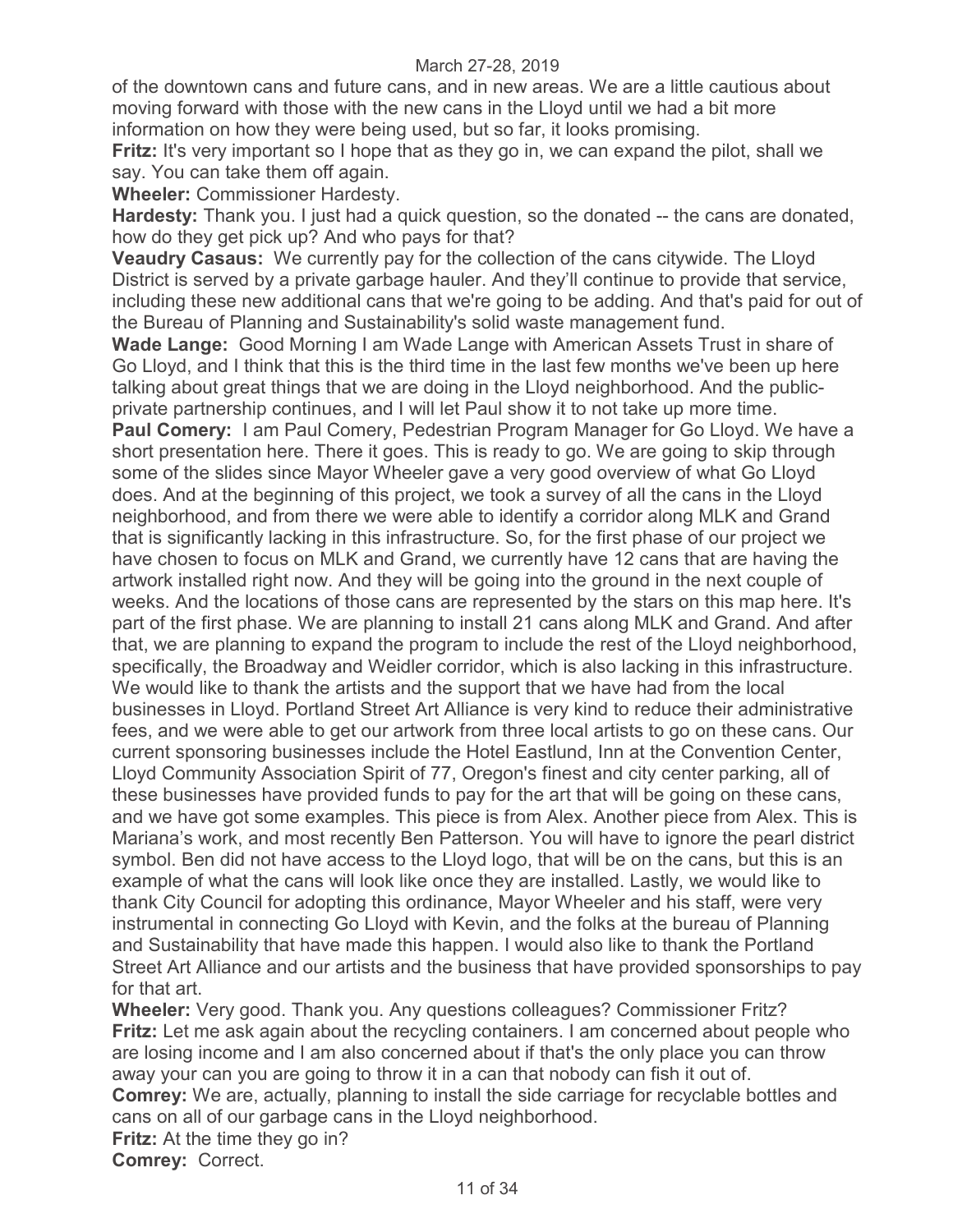**Fritz:** Thank you very much.

**Wheeler:** Very good. Does that complete your presentation? Very good. Thank you. Short, to the point. Fact-based. Do we have any public testimony signed up for this item? **Moore-Love:** Yes, we do. We have three people. Lightning, Robert West, and Charles Bridgecrane.

**Wheeler:** Very good, and I would remind people to please keep your testimony focused on the matter at hand. Thank you. Three minutes. Name for the record. Good morning. **Charles Bridgecrane Johnson:** Good morning, Commissioner, Charles Bridgecrane Johnson it's great to here to talk 269. As was noted, by one of the testifiers the Lloyd district has been here for. I want to thank Amanda Fritz for her attention to the fact that we have people that live in the city whose only income, or whose only \$700 social security income is supplemented by getting 10-cent cans out of the trash, and that's causing some -- some logistical problems here in downtown as they go hunting. I think that it was also - it was noted that, I think, BPS pays for trash collection from these, and when we are talking about the Lloyd, overall, the Lloyd has \$70,000 to pay for a special district attorney. That's really not needed any more. It's a great neighborhood. Vello Apartments and stuff like that, I think the LID for the Lloyd can self-fund its garbage collection. I don't think it needs to be looped around through the Bureau of Planning and Sustainability. So, I hope that BPS in their next budget and the U.S. Commissioners will look at the funding model for public trash collection, and also, if they would, they should be continuing the approval of \$70,000 so one section of the city can have a unique special attorney -- district attorney. Otherwise, in the Lloyd, it's great to know that we'll be moving trash cans and improving public services along MLK and Grand, a neighborhood where Portland police murdered, killed, homicided Keaton Otis on this day when we are remembering times when our police have used lethal force. It's happened twice in the district. Once with an armed veteran that did have a gun in a parking garage, so I hope that these small livability improvements will also be matched with more livable, police conduct and I know Chief Outlaw spoke last night at the PCCEP [Portland Committee on Community-Engaged Policing] last night, so I hope that we are on the right track for better, livable, safer neighborhoods for everyone on the spectrum Portland citizenship, from people who have been marginalized, people of color, to people of any ethnicity that have to live digging trash and recyclables out of the garbage, to the developers that originally created the Lloyd when it was a district. Thank you.

#### **Wheeler:** Good morning.

**Lightning Super A.I. Humanity:** Good morning. My name is lightning. I represent Lightning Super A.I. Humanity. One of the concerns that I had on the Lloyd bid is something Charles Bridgecrane brought up, it's on that DA., the \$75,000 the DA. and another \$20,000 towards their office. Now, other than that, I don't have any issues with Lloyd bid. I may have a question on the term "donation" because it's my understanding that technically we funded the Lloyd bid close to \$500,000 for the year, so is it really a donation? I mean we're funding it per se through the property owners through this bid agreement, and they are going to donate back to the city, so I always have questions on quote, "the donation and the intent of the donation. Have we actually done a study on these type of containers? How many do we need in the city around a one-area block? I mean how many do you actually need? What type of study shows us with a certain population base, how many of these do you actually need? Have you actually had an actual study done? So maybe we need more in a lot of other areas and to focus on that until we have the data in front of us. How do we know how much we need? And pertaining back to that DA., and I have always had a problem on it, is my feeling if that's unconstitutional, anything that DA. has done, those cases could be overturned in the northeast area. And I have asked over at Multnomah County for them to check on that,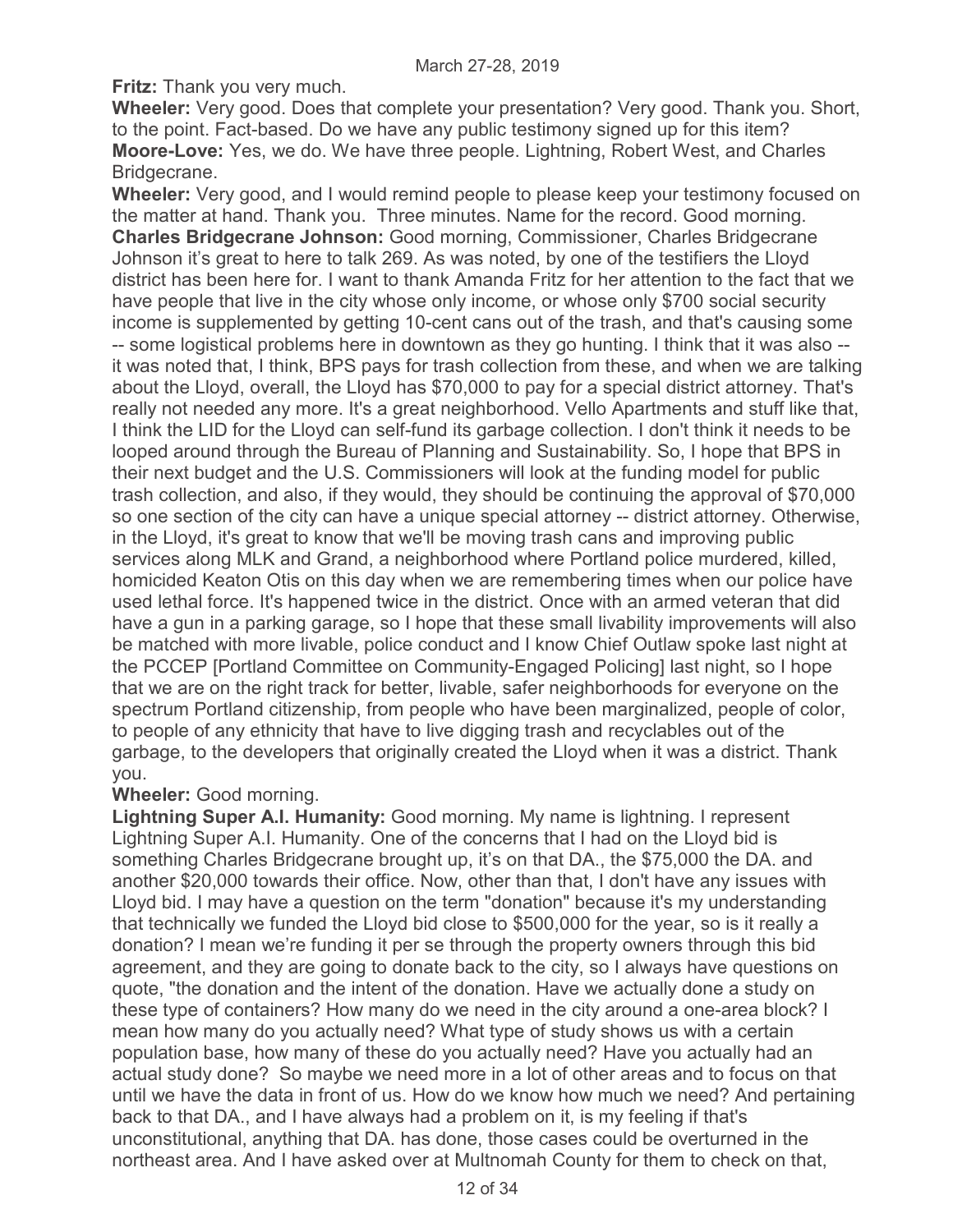and I don't have any issue with DA. Underhill, he knows where I am coming at on this, what angle I'm taking is that if it's unconstitutional, and it's controlled within a group of wealthy property owners, it really needs to be dismantled. And any case that was brought against somebody if it's proved to be unconstitutional, if they're sitting in any jail, they need to be released immediately. And this is NE Portland, this is happening. And so, I want somebody that will really make a stand and just look at that agreement between the DA. and Lloyd bid and then look at any cases brought against anybody and say, I think it's unconstitutional, and we will throw everything out now. Now that would be a historic move for somebody to make, and I am the kind of person to do that. Because the worst that's going to happen to me, I will be excluded and I will be, you know, maybe pushed around out on the sidewalks by law enforcement, but I don't care. I can just go from place to place, and they have to hunt me down. It does not matter to me, that's the life I live. But the reality is I want this to be checked on. I want it to be looked at real close and taken serious. **Wheeler:** Thank you. Your time is up.

**Lightning:** Whether it's constitutional or not.

**Wheeler:** Karla, is anybody else signed up for this item? Very good, colleagues, any further questions? Call the roll.

**Fritz:** It does not surprise me at all that Go Lloyd is doing the right thing with having the recyclables on the side of every bin as they go in. Thank you for your partnership with right 2 dream too and all the other good things that's happening in the district, thank you, Kevin Veaudry Casaus for all of your work on this issue and looking at it in very great detail. As you know I am inordinately interested in trash and I think it's very important that people have options because apparently, it's too difficult to hold on to your coffee cup until you get home and throw it away there. Aye.

**Fish:** One of the by-products of a successful city where we are attracting a lot of tourists and a lot of people to the downtown corridor during the day and in the evenings is, we are generating more garbage. And we have had historically too few garbage cans throughout our city. The Mayor has taken this on as a challenge with the business community to get more garbage cans out. I will tell you as someone who lives and works downtown, it's making a difference. It's discernibly better with people having more places to deposit their trash. And I want to thank our friends in the Lloyd district for stepping up and being part of the solution, and their donation of these cans. It's the right move, and we are very appreciative. Aye.

# **Hardesty:** Aye.

**Wheeler:** Well first of all, let me say that I think that we all have a disproportionate interest in garbage these days. And I want to thank the BPS staff, Kevin, in particular for working hard on this and Wade and Paul on behalf of all of the good people at Go Lloyd. For me, this is just absolutely a no-brainer. It's a great example of a public and private partnership, and the donation that Go Lloyd is making in this case, actually allows us to expand the trash receptible program citywide to other parts of the community that, perhaps, don't have the resources to be able to chip in and purchase cans. So, I am grateful for that broader perspective, as well. Thank you for coming in. And I vote aye. And the ordinance is adopted, and Kevin, my understanding you would like a photo up front. Is that correct? Do you mind, folks, if we take two minutes and get a quick photo? Thank you.

**Wheeler:** Colleagues, I am sorry to say that ends the part of the council session where we talk trash. And now we will move onto item 270.

# **Item 270**

**Fish:** Colleagues, over a century ago a rail line ran through the Springwater Corridor, and today it is one of the Parks and Recreation's most popular trails for cycling, walking, and rolling, connecting southeast Portland to the central city. Johnson Creek and the Springwater Corridor are intertwined with at least ten trail bridges over the creek. This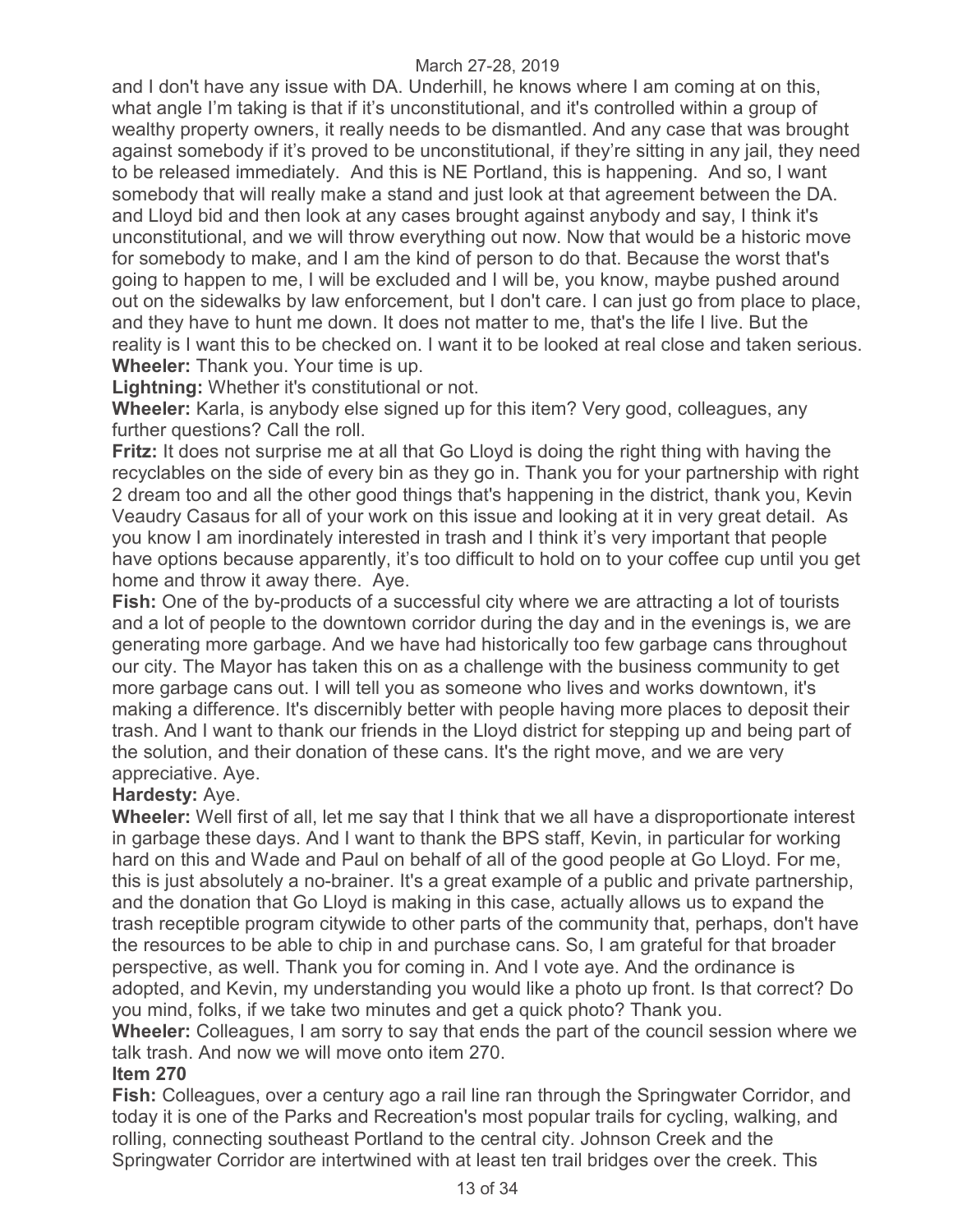creek was once host to abundant native fish populations, including threatened salmon species. Today we will hear about a wonderful project that will be good for salmon and users of the trail. We have Larry Pelatt, **Robin Laughlin**, and **Marlo Medellin. R**obyn is the Portland Parks and Recreation Bond Manager and Marlo is the Parks Capital Project Manager and Larry, of course, is Procurement Services Manager. Larry, we'll turn it over to you.

**Larry Pelatt, Procurement Services:** Thank you, good morning, Mayor and Commissioners. I am Larry Pelatt, Procurement Services. You have before you the ordinances recommending the solicitation contract award to Just Bucket Excavating for the Springwater Corridor Bridge 48 Replacement which encompasses the intersection of SE Johnson Creek Blvd. and SE 46th Street, address is 4500 SE Johnson Creek Blvd. The amount is \$1,169,669. The engineer's estimate on the project was \$930,000. You can't hear me? This big mouth and you cannot hear me? I am surprised. Anyway, Just Bucket Excavating is the lowest responsible bidder. At \$1,169, 669, which is \$239,669 or 25.7% over the engineer's estimate. The project had a very tight bid frame, and it was categorized as emergency repairs because the existing bridge has deteriorated to the point of being, essentially, unusable. Portland Parks and Recreation, Procurement Services, along with Just Bucket has identified an aspirational goal for co-bid certified subcontract supply utilization of 20% of the hard construction cost. There is a total.

## **Fritz:** What does co-bid mean?

**Pelatt:** I was going to get right to it the next paragraph, no problem Commissioner. Co-bid is the certification office for business inclusion and diversity. We kind of swapped it out for the old DMWESB SVDBE [Minority-owned, Woman-owned, or Emerging small business Service-Disabled Veteran Business Enterprise], that just was too hard for me to say. **Hardesty:** And this is not any better.

**Pelatt:** But the next paragraph, I am going to identify out what the firms are per the request of Commissioner Hardesty and Commissioner Fish. There is a total of \$406,319, 34.75% co-bid certified participation on the project, including the prime contractor at \$394,534, which is 33%. The prime contractor Just Bucket Excavating is a State of Oregon co-bid certified as a D or Disadvantage Business Enterprise and an M, Minority-owned Business Enterprise. There is \$11,785 apportioned to a W or a Women-owned Business Enterprise. Just Bucket is located out of Albany, Oregon, they are state certified, DBE and MBE, they are included in the city's prime contractor development program, that was where this project originally started. And they are in compliance with all the city's contract requirements. If Council has any questions relative to the solicitation or the bidding or the contracting process, I can answer them, or we have Marlo and Robyn here for a project presentation.

**Fish:** Let's do the project presentation, and then we can take all the questions. **Robyn Laughlin, Portland Parks and Recreation:** Thank you. Good morning, Mayor Wheeler and council members. My name is Robyn Laughlin, I am the Bond Program Manager for Portland Parks and Recreation. With me today is Marlo Medellin, she is our project manager for this project. And she will be giving a brief presentation on the Springwater Corridor Bridge 48 Replacement Project. As Larry stated, we are here today to accept the bid from Just Bucket Excavating for this project and share a few details about the project itself. The Springwater Corridor Bridge Project is part of the 2014 Parks replacement bond that was generally -- generously passed by voters in 2014. They approved a \$68 million bond measure to address the most critical needs in our park system without increasing tax rates. As you know the bond funding goal is towards the most urgent needs in seven priority areas, playgrounds, trails, and bridges, pools, accessibility, protecting workers, Pioneer Courthouse Square, and restrooms and other facilities. Clearly, this project fits within our trails and bridges focus area, and it's the third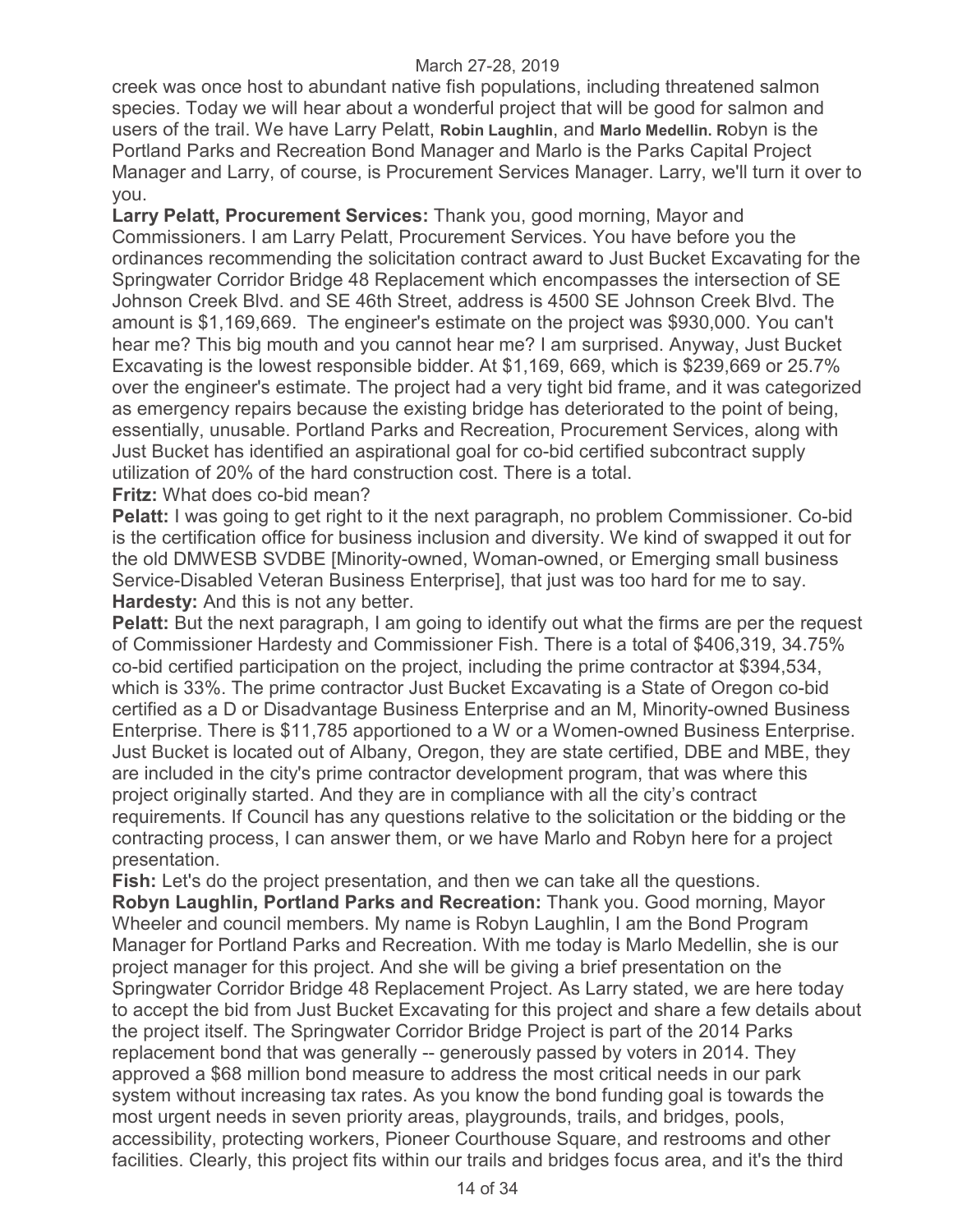parks replacement bridge project to go into construction as part of the program. The funding for this project comes completely from the bond, and with that I would like to introduce Marlo to give you a few more details about the project.

**Marlo Medellin, Parks and Recreation:** Thank you. Mayor Wheeler and Commissioners, I am Marlo Medellin, I am a capital project manager. The Springwater Corridor Bridge #48, as the name suggests, is located along the Springwater Corridor. The Springwater Corridor trail represents the major southeast segment of the 40-mile loop, which was inspired by the 1903 Olmsted plan of a parkway to connect park sites throughout the city. The bridge, itself is, located in the City of Milwaukee, at the edge of southeast Portland city limits. Although this might sound unusual, the City of Portland actually owns and maintains the Springwater trail up to the City of Gresham. The image shows the project area at the intersection of SE Johnson Creek boulevard and SE 45th avenue. The trail leading to the western end of the bridge is within the Portland city limits necessitating permits both from City of Milwaukee and the City of Portland. The project will replace an aging eight-span wood trestle bridge. The new bridge will provide unobstructed passage of Johnson Creek and enhance the safety and enjoyment of the Springwater trail users for years to come. The current bridge design is problematic. The existing bridge 48 currently has three sets of pile supports, resting in the creek bed. These piles create obstructions where debris can lodge creating logjams and putting additional stress on the structure. In 2013, in fact, the bank armoring failed and had to be replaced under emergency response. You can see from this photo that the pylons reach into the stream bed causing the recollection and pressure on the structure. All these obstructions have the added impact of constraining fish passage. In addition, the section of trail this bridge supports, is heavily used by cyclists. This project will remove the current failing bridge and replace it with a new two-span bridge. The new bridge will be constructed of durable corten steel construction with wood top railings and concrete decking, thereby reducing the maintenance costs. They also provide an accessible smooth bridge surface replacing an uneven aging timber deck and create enhanced stream viewing opportunities. The project serves southeast Portland, particularly, the Ardenwald. Johnson Creek Neighborhood, which is part of the Southeast Uplift Neighborhood Coalition. Public involvement for this project is at the informational level, as the bridge replacement project is largely technical, with limited opportunity for public influence on design. Still, the bond project to replace this bridge, included outreach to neighboring businesses and the community. Outreach also included email announcements to establish contact lists including byPortland.org. Flyers to neighborhood residents and signage along trail are also part of the outreach. Prior to construction information again will be shared using the same mediums to provide information about impacts and detour. With approval of this ordinance we anticipate construction to start mid may, 2019 and construction expected to go through early fall, 2019. We are here today to request acceptance of the bid from Just Bucket Excavating, Inc. for the Springwater Corridor Bridge 48 Replacement Project in the amount of \$1,169, 669.

**Fish:** Mayor I have a question.

**Wheeler:** Commissioner Fish

**Fish:** Excellent presentation, the one thing that you don't highlight in this PowerPoint is once the bridge is taken off line and we replace it, what is the alternative route that you have worked out for pedestrians and for bicyclists?

**Medellin:** Yes, although we don't show this slide there, we evaluated three possible detour routes. One, was along SE Johnson Creek Blvd., however, that route is heavily trafficked by large trucks so that was deemed unacceptable. We also evaluated a route to the north of the Springwater Corridor but that is 1.25 miles off the Springwater Trail, with an elevation gain of 155 feet. And that's the in City of Portland. An alternative route south of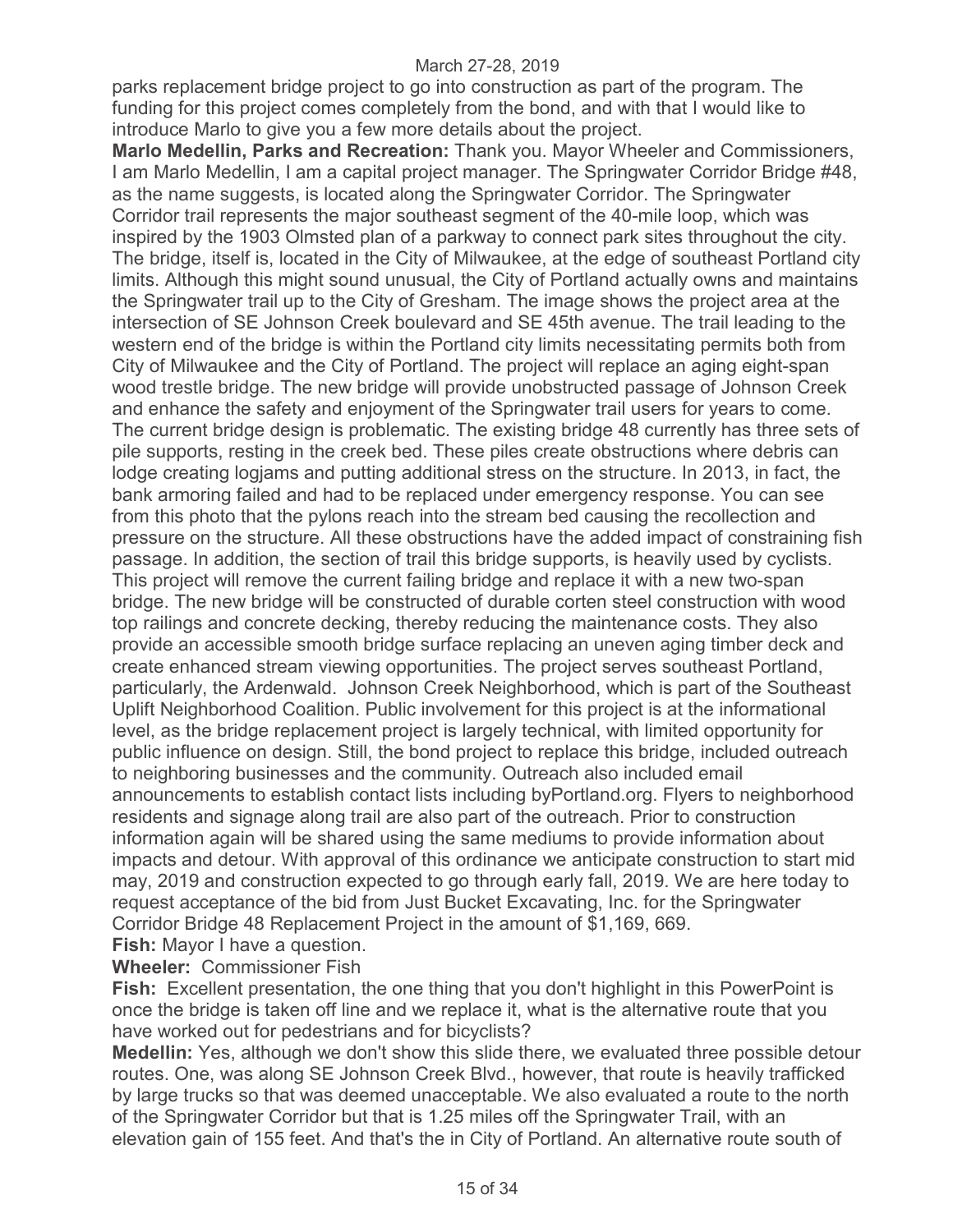the Springwater Corridor Trail is to the City of Milwaukee. It's much shorter and through a residential neighborhood, and it only adds about 1500 square feet to the route. **Fish:** Thank you very much.

**Wheeler:** Very good. Colleagues any further questions? Any public testimony on this item Karla?

**Moore-Love:** Yes, we have four people signed up.

**Wheeler:** This is a question about accepting a bid for the contract with Just Bucket Excavating on this project. Thank you. Good morning.

**Lightning:** Yes. My name is Lightning, I represent Lightning Super AI of Humanity. One of the concerns that I have on these type of bids is that I normally like to see what type of work these companies have done in the past, and for just your information I did pull up their website and they did not have anything there. And that's always concerned me when we are approving a bid. I always like to have an understanding of what other projects have you done and when you are talking in the million dollar range, I don't think it's too much to ask them to say, we need to have this provided on your website so that the public could do a quick review, and to have an understanding. That's not too much to ask. Now, moving along, I understand that this is going to be, if I am correct, you went from a wood trestle bridge, and now you are going to a steel. As you know, when I am dealing around water, and I am quite familiar with this, as I would prefer to go stainless steel, and I want more longevity out of this, and I don't know if there was a cost to analyze that, if you were to go with stainless steel. Now, looking at what you showed from the pictures, are you going to have actual pilings going into the water itself? I assume that those are going to be steel because wood hasn't worked out in the past. You are still at the 130-foot bridge length. They said due to the steel tariffs there's been additional pricing. I was curious on the analysis; how much additional pricing were you calculating because of the current tariffs? This is a very important question to understand. And again, just from the overall project itself, what are they going to do with the current bridge there? I haven't heard anything, I'm just kind of curious, and again, on the longevity issue of using steel opposed to stainless steel, what are we looking at on that and in overall cost and can that be upgraded to stainless steel if they feel it would be more appropriate due to the fact we are over water, and stainless steel is predominantly what you use on marinas and on the waterfront over here for longevity. I was curious if that could be looked into before this bid is finalized. Thank you.

# **Wheeler:** Thank you. Good morning.

**Willie Davis, Jr:** Good morning. Mayor Wheeler and Commissioners, I am Willie Davis Jr. I am the owner of Just Bucket Excavating, and basically, I wanted to answer some of the gentleman's questions that I was not prepared for. But for the most part we have worked on bridges in the past, and also have worked with the Army Corps of Engineers. And I understand that the Army Corps of Engineers regulates the waterways and wants to make sure that we are getting our appropriate structures, also, there are appropriate methods and means that are being taken to ensure that the fish habitat or the water is not being disturbed inappropriately. Also, would like to express that within this project, we were trying to meet our minority or co-bid goals. This is a unique project, and within this area, I think it's very difficult in which we are going to try to install this bridge. There is overhead power lines, there's a confined space, and when I reached out to a number of the other subcontractors, to see if they were interested in working with me on this project, I think that they were a little leery due to the nature of this project. I reached out to my NAMCO [National Association of Minority Contractors Oregon] members, to my PWBC [Professional Women in Building Council] members. Just Bucket in the past have put out a great effort to include co-bid minorities, women. I have other projects in which we have made sure to maintain the goals as has been required by the City of Portland and by this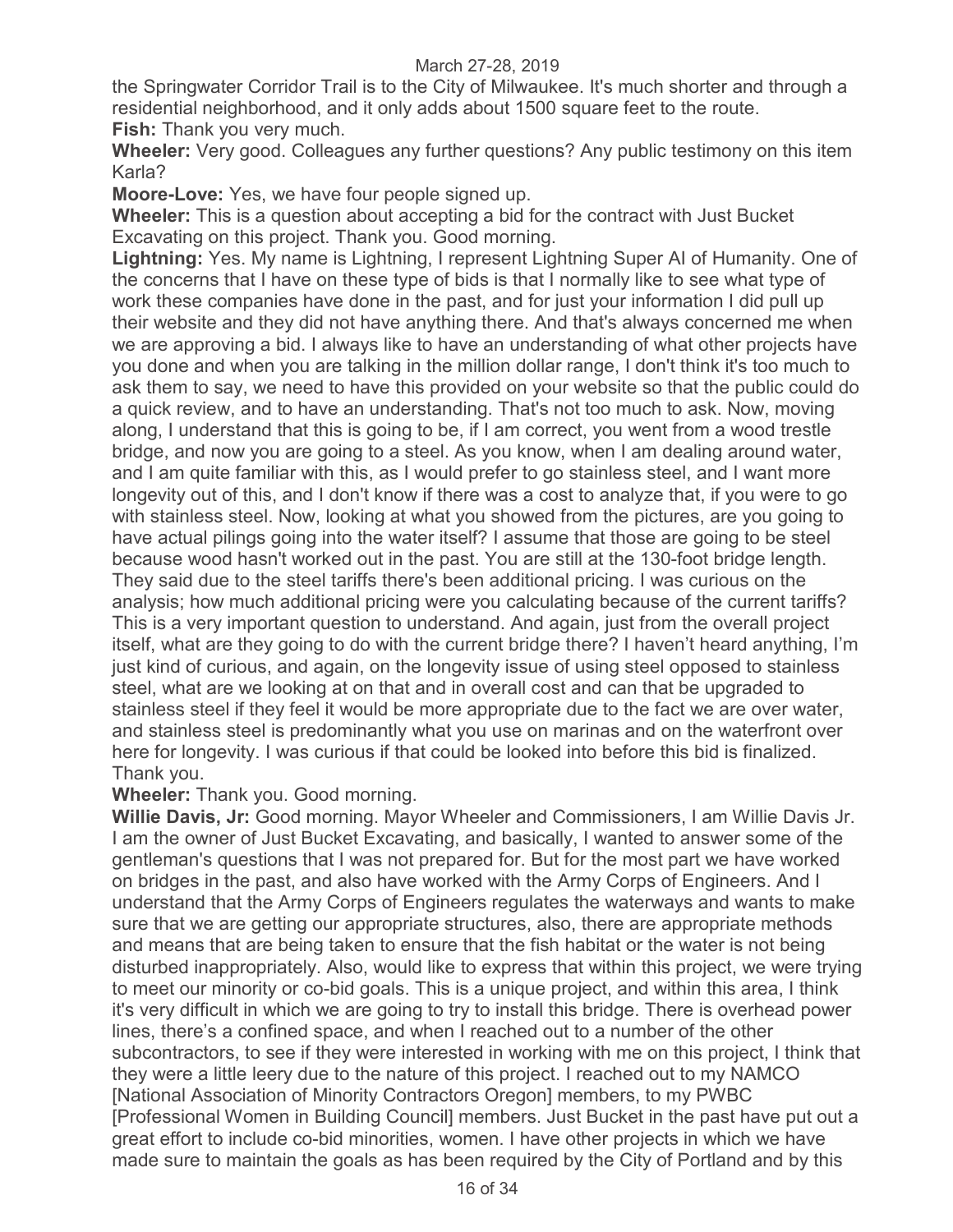Council. I look forward to this project, as I say, we do have the experience. We just recently completed a project with the subcontractor that I have onboard, which is Oregon State Bridge. We completed the project over in Tillamook where we installed thousands of feet of new drainage and also a new bridge to improve the traffic and so forth there. **Wheeler:** Thank you. Appreciate it. Commissioner Hardesty.

**Hardesty:** Thank you Mayor, thank you so much for being here. As it was being presented, I did go to your website because I wanted for learn more about your company and I realized the links are all broken. I am sure that you don't spend a lot of time, but I wanted to let you know that for like the public who goes looking for you, you might want to let people know that your website is not working.

**Davis:** I sure will. Thank you.

**Hardesty:** Thank you very much.

**Fish:** Mr. Davis, Just Bucket does a lot of work for the city. And it's fairly unusual for the principal of a company to come to Council when we do these things. So, thank you for carving out the time to be here and to be a resource and a reference. And we appreciate that you thought so highly of this process and this particular contract that you are here in person. It means a lot.

**Davis:** No problem, Commissioner Fish.

**Wheeler:** Commissioner Fritz

**Fritz:** Thank you for being here. Tell me what's the origin of the name, Just Bucket? **Davis:** Oh.

**Davis:** I have 35 seconds.

**Fritz:** You have as much time as you like in response to a question.

**Wheeler:** Especially a good one.

**Fritz:** You have been before us before and I really appreciate you taking the time to be here -- your company has had bids before which we approved, and I was always curious how it came to be.

**Davis:** Basically, when I started out, I was going to build an R.V. park over in Florence, Oregon. And the local citizens there, residents were wanting some extra help because I, basically, had purchased a dump truck and a excavator with a bucket. So, I started helping them on the weekends, and then the City of Florence asked me would I help them on an emergency, and I expressed back in 1999 that I am not a contractor, just gaining this knowledge and information to build my R.V. park. And then the federal government came and talked to me about getting involved in some of their contracting, and at that time I said okay, I need to get licensed, which is no problem. Get insurance, get bonded and so forth. And I am thinking of a name for my company. So, I looked out, and there was my excavator and I said I have an excavator with a bucket, and I was watching something on tv, I think had a Nike swoosh on there, so I said hey there we go, Just Bucket, that's where I started out, I had an excavator with a bucket, and it just grew from there. **Fritz:** And that's in 1999?

**Davis:** In 1999, I started, and then in 2000 I was licensed and became an official contractor.

**Fritz:** That's fabulous, and now you have got this million-dollar contract. Thank you for your work and thank you for your work engaging the minority firms and women in subcontracting.

**Davis:** Thank you.

**Wheeler:** Good morning.

**Johnson:** Good morning, Commissioners. For the record, Charles Bridgecrane Johnson. It's unfortunate -- well, I am glad Chloe won the election but Bridgecrane goes back to the days of Steve Novak and the Bureau of Transportation. And now if we can just get a group of University of Oregon alumni to do some minority contracting, we can have just duck it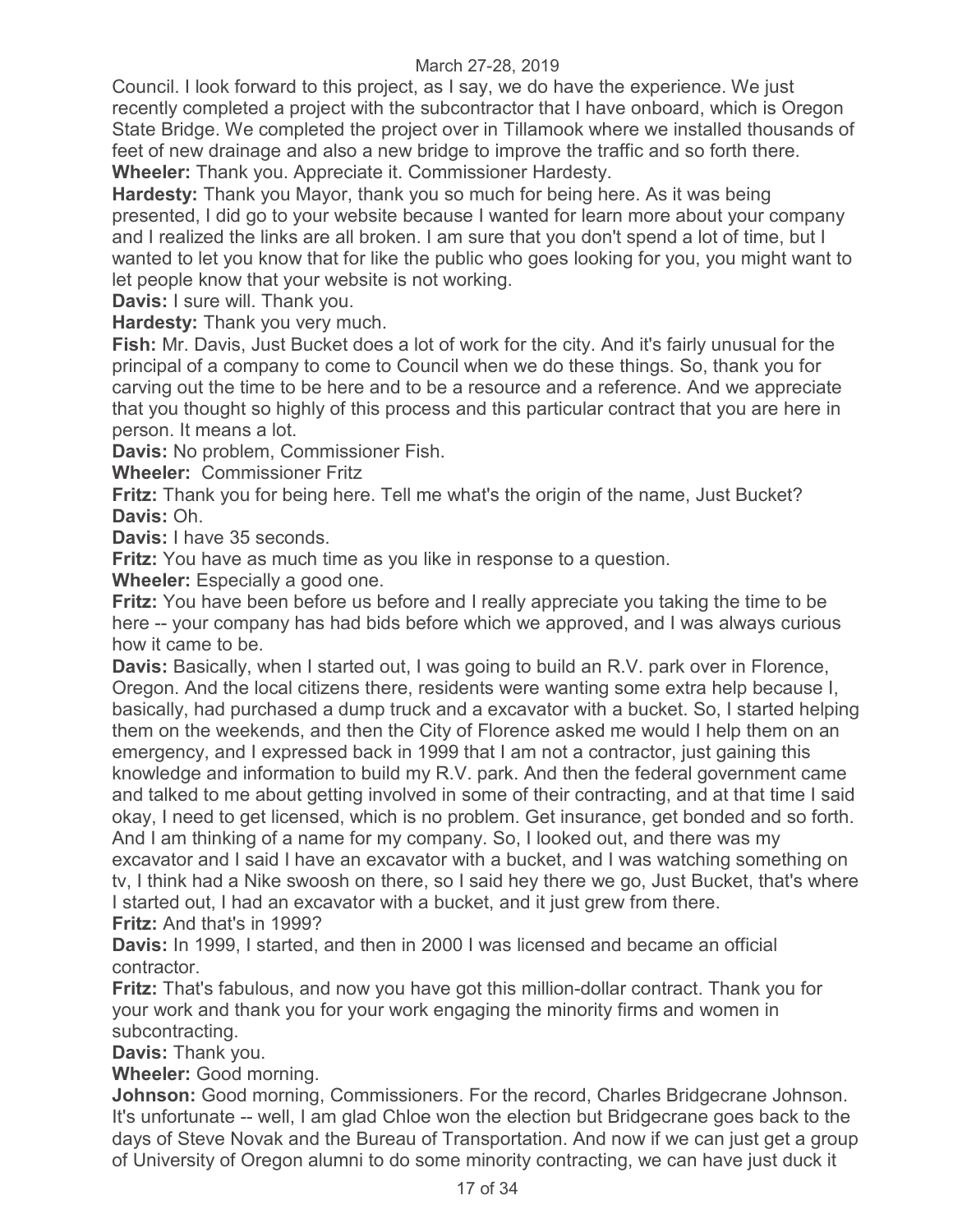and we can work our way down the alphabet from there. But I want to particularly thank Commissioner Fish for pointing out that a lot of times when we award contracts to even more established businesses with larger support staff, we don't get a representative from the winning bidder to come and be able to fully interacted with the Council and ask questions both significant and trivial and wonderful, so I want to thank the business owner for taking the time to engage and to kind of cultivate more of a small-town traditional Portland feel of people working together to do projects that really helps the community. This bridge -- I didn't know that there was an Ardenwald neighborhood, so ardenwald.org, so I look forward to these improvements. Maybe we are not done talking trash because anytime we talk about the Springwater Corridor, we have to make sure that everybody in the city for the quality of life of everybody in the city has access to trash disposal, so I hope that as projects are happening along the Springwater Corridor, whether it's Parks and Recreation, Bureau of Sustainability, and we can make sure that we are not letting people who may be facing houselessness, depression or whatever, accumulate excess trash. Instead of punishing them, we need to just realize what services need to be provided. Thank you very much.

## **Wheeler:** Thank you.

**Moore-Love:** The last person who signed up is Vienna Priest.

**Wheeler:** Is somebody named Vienna here? Very good. Colleagues, need further discussion? This is an emergency ordinance. We will take the vote. Please call the roll. **Fritz:** Thank you for the presentation and again for the contractor being here. That's a beautiful bridge. I am really impressed. Definitely when we are doing the fixing our park bonds, we are trying to make things better as well as just fixing them, and so thank you for the effort that has gone into that and thank you Commissioner Fish for bringing this in and for thinking, also, about the route and the best route to get people around it. And it's kind of impressive. It's Bridge Number 48, which is daunting as to how many others across the city need to be fixed, as well, but I am very – continue to be very grateful the voters for approving the money for this, and to the Bond Oversight Committee and staff for making sure that it is being done right, thank you. Aye.

**Fish:** Commissioner Fritz, thank you for leading the way on the Parks replacement bond. This is yet another example of where under your leadership the taxpayers have stepped up to help fund infrastructure improvement. I also want to do a shout out to the parks team, it's a beautifully designed bridge. And I particularly like the fact that we are removing all the pylons that are in the river, and so the building -- the bridge will be supported on the embankment, which is good for the fish that swim underneath. Thank you to Larry Pelatt and his team of procurement and again to Mr. Davis, thank you for taking the time to join us here today at the -- at the hearing and I am pleased to vote aye.

**Hardesty:** Thank you. I also want to add my thanks to Larry Pelatt and his team for hearing how important it is to know who is getting contracts with the City of Portland and how we're doing on our goals of making sure that city contracts are available for all communities to be able to benefit from. I appreciate your work, Commissioner Fish, and as you continue to support making sure that we have as equitable of contracting as possible, especially through the parks bond replacement work that we are doing. I support this, and I greatly appreciate Mr. Just Bucket Excavation, for actually being here. I don't think I have ever actually seen a subcontractor recipient show up to talk about the work that they do and how their business has grown because of their partnership with the City of Portland. I vote aye.

**Wheeler:** Great project. Thank you, Commissioner Fish, for bringing it forward to the Council. Commissioner Fritz, I know that you also had a role in this, and obviously, a key role in the parks bond in the first place that enabled us to have the funding to do these projects. Larry, you are always a tough act to follow. Good work, and thanks to the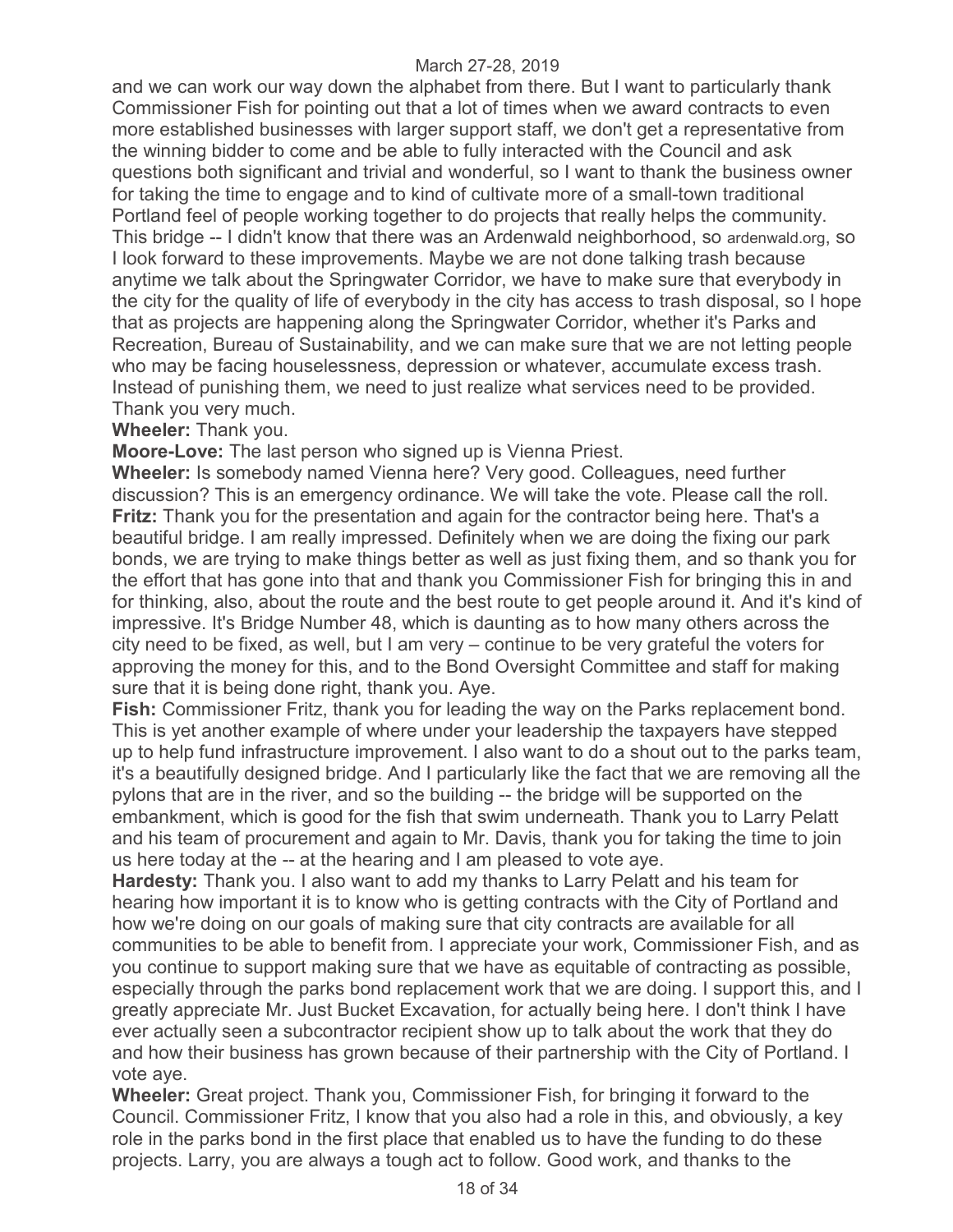contractor, as well. It's a well bid project, and I think the public is getting a very good deal out of this. I vote aye. The ordinance is adopted. Thank you. Next item is the second reading, 271.

# **Item 271**

**Wheeler:** Colleagues, this is a second reading. We have already heard a presentation and taken public testimony on this item. Is there any further discussion? Karla, please call the roll.

**Fritz:** Aye. **Fish:** Aye. **Hardesty:** Aye. **Wheeler:** Aye.

**Wheeler:** The ordinances is adopted. Thank you. Item 272.

# **Item 272**

**Fish:** Colleagues, Portland Parks and Recreation's Urban Forestry team manages, protects and grows our urban forests. Most years, the City Council receives an ordinance with updates on the heritage tree inventory. For this year's update we have a presentation from -- I have a slightly different team here, So, I had Gina and Gregg.

**Gina Dake, Portland Parks and Recreation:** We have Angie, as well, who supervisors the whole thing.

**Fish:** Welcome, and who wants to start?

**Dake:** I will start. Good morning, Commissioners and Mayor. My name is Gina, and I am a Botanic Specialist with Parks and Recreation urban forestry. And I am also the program manager for the Heritage Tree Program. Heritage trees in Portland are protected by Title 11 trees. Portland's tree code. Year-round tree inspections permit issuance and tree care are performed on heritage trees by urban forestry tree technicians, tree inspectors, and tree crew arborists, and we thank them for the work that they do. Volunteers are another important aspect of this program. Currently nine community members serve on the heritage tree committee. They attend tours of heritage tree nominees, and they help decide which trees to bring to the Urban Forestry Commission and ultimately to the Council. At this time, I would like to introduce Gregg Everhart, an Urban Forestry Commission member and the chair of the Heritage Tree Committee to present this year's heritage tree nominees.

**Gregg Everhart:** Great, and I am glad to be here once again. This is sort of an annual tradition, and we like to get it through you before the May 1st deadline for new nominees. So, there's always bad news, which is the delisting and good news, so I'm going to talk or show actually 14 trees. There is not enough time to talk about each of them, but we lost two to disease. This is the bad news. Another Elm, really grateful that the Urban Forester has the monitoring program. They see the signs of these diseases in susceptible trees and get them tested and then we get the wood disposed of properly as soon as possible. That really protects the remaining Elms. This tree you might remember because it was part of a real public controversy. Neighboring arborists knew this was an unusual species, gorgeous, huge tree. And they pressured the developer, it took about a year and several site redesigns to preserve this tree, and they eventually consented to the heritage tree designation, so it was fairly recently, we are really sorry that there is now an Oregon something called Thousand Canker Disease and our Black Walnut trees are going to be susceptible to that. The important thing, and I'm going to say this personally, not officially from the Heritage Tree Committee or the commission, but the important thing about this tree is that number one, the wood is going to be salvaged, and number two, that the tree's space will be salvaged. This tree will be taken down, the wood will become furniture in a couple of years because it's valuable, beautiful wood. But they'll -- once the stump is ground this will be a Garry Oak tree and it can live for centuries, if there is one of these trees that you could visit, I will go and see this one because it will be down in about a month. See the space that it creates underneath it, and then look at the adjacent dwellings that were created in this project, and then see what else is happening on 50th and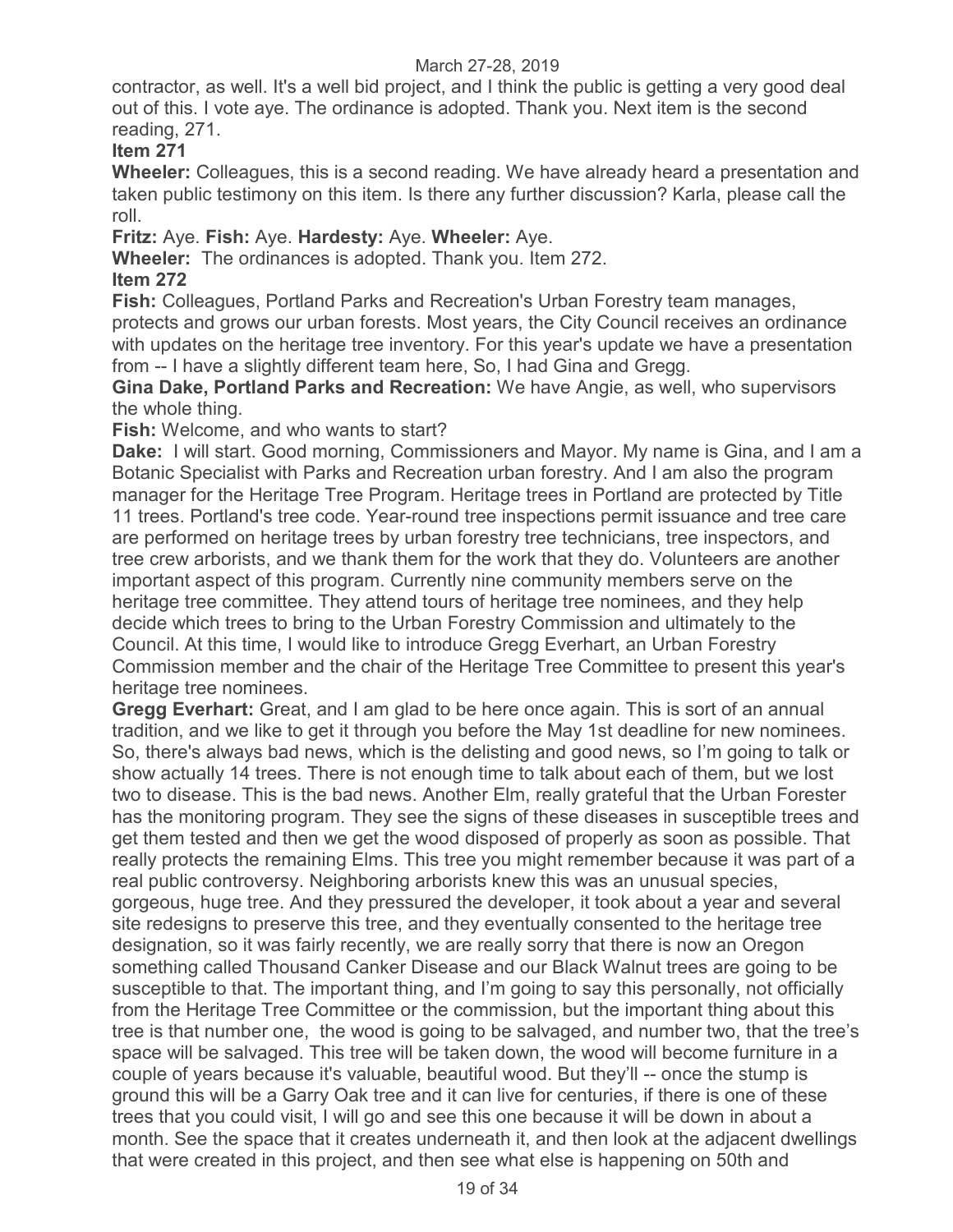Division. I really feel strongly that we need landscapes, we need to be able to get our feet on the ground, and we are actually just paving and building and, in more places, than really is sustainable. So, see this tree, it's just going look dormant right now, but it is unfortunately dead. It died sort of a slow painful death last summer. Now for the good news.

**Fritz:** At least it got to be a heritage tree for its [inaudible].

**Everhart:** It did, but it was the public pressure, not our code that protected it. The very few trees, just a few over 300 that are, actually, fully protected by this part of the code. Here's where heritage trees are located now, Urban Forestry updated these maps so you can see low canopy in low income neighborhoods. We are still trying hard to improve species diversity as well as geographic diversity, and I want to say that I am really grateful that we did outreach about a year and a half ago, we've now got two committee members that live east of I-205. One in southwest, so we have got membership in every neighborhood but northwest. Northwest had been well represented in the past. You have seen all the heritage trees already designated that are near downtown. The trees in pink are the lucky ones of the 41 that were nominated. There is actually a dot missing in northwest, we got consent from that property owner really late. So, I am showing you 12 trees. We actually did not get consent for two. So in addition to the original four trees of merit that we put on our list for future consideration, we will have two more, and we will continue to work with those landowners or, perhaps, actually, need to wait for a new landowner and hope that nothing happens to the tree while it is not really protected. Because the point is on this slide, this is -- my guess, the standard side most of you have seen it but we have got the common name, the scientific name, the number of heritage trees of this type, and then their kind of dimensions. DBH's, most of you have heard, many times, is diameter at breast height, It's what Title 11 uses. And then whether it's private, we have got four of those, street another four and then public or park, trees where we've got four of those, as well as their neighborhood because that's kind of what we are tracking. We really would like to have people in every neighborhood of the city have access to a nearby heritage tree or two. So, the important one, and this is one of the two or three that I will mention at more length. This tree would be gone if it just depended on title 11, we actually got this nomination two years ago. The south neighborhood, the south neighbors nominated it, but the developer was in land use process on the north side of the property line, and this tree straddled the property line so we needed consent from both. Ultimately, because it was deemed important enough to be a heritage tree, he adjusted the site plan, the house that's near is quite a bit shorter, and this year we, actually, had both the new neighbor and the old neighbor nominate the tree, and both gave consent. Again, just a reminder, that the code really -- the heritage tree protection is the best thing that we have to keep trees. A deciduous confer here, up near Columbia Blvd., huge Copper beech in Alameda. This will be the new tallest heritage tree, just up Balch Creek from the other Doug Fir, that's our tallest one. Both of them have been [inaudible], this has got a more healthy top, and it's about 20 feet taller. Next, we're going to street trees. These two are next to one another. And I think that the important thing is that these were up until now taken care of by the private property owner. We look at these carefully because the urban forestry will maintain these, but people love their trees. They invest a lot of time and in some cases, you know, paying for an arborist, a lot of money. Beautiful, this is actually the smallest of the trees, so you go from really large to small. No idea that species could grow that big, and then this is the other one I wanted to speak about, not that there is that much time, but this was one that we discovered when urban forester Commissioners went out to a district meeting and they wanted to know about barriers to planting trees. And a couple of the residents that are members of APONO said our culture's trees need to work, and they pointed out this tree because basically it provides chestnuts and each fall all the grannies are out picking up the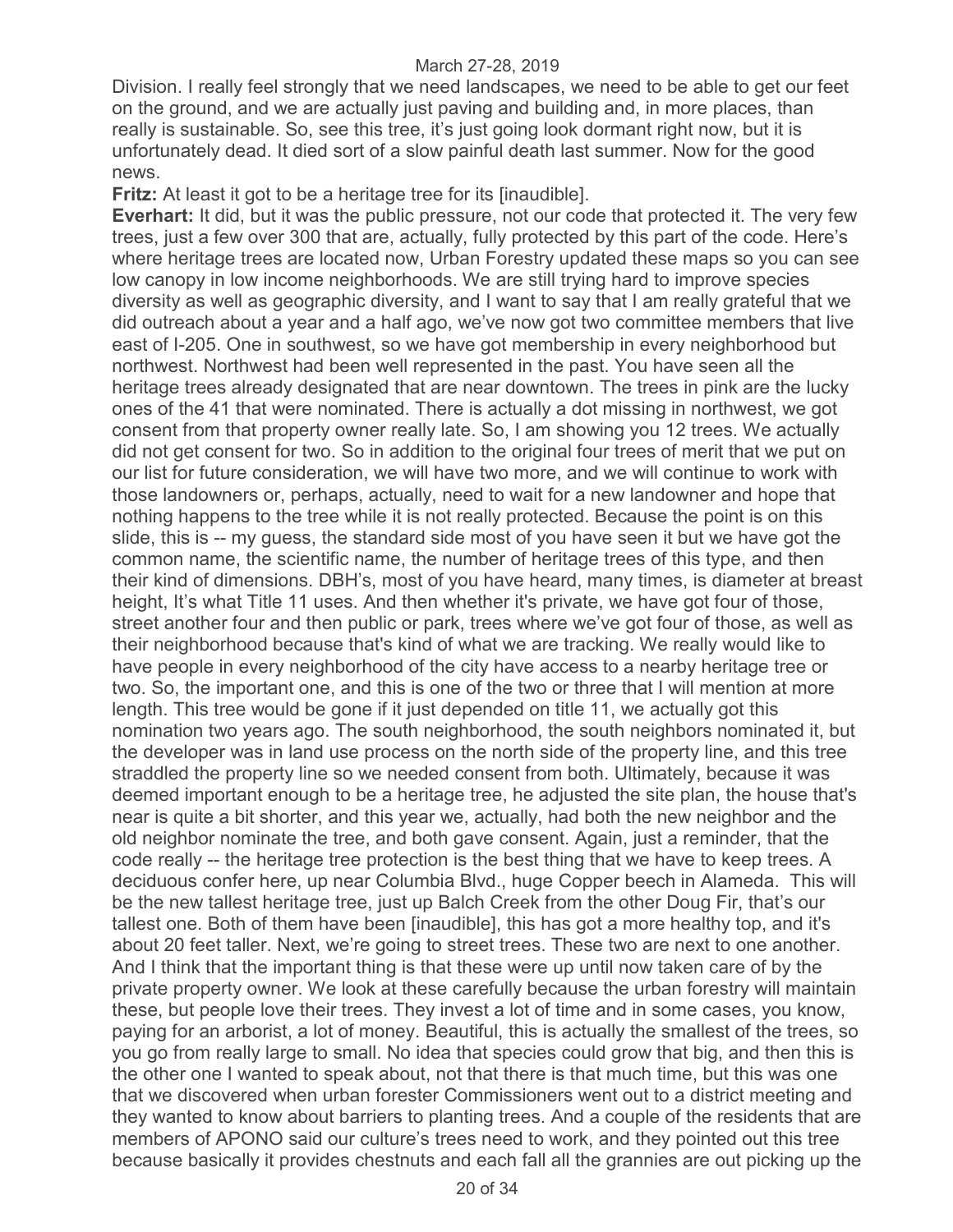nuts, so it's like a cultural, historic sort of feature, this tree. This one, sorry not to talk about John but this is Cathedral Park and an unusual species, the neighbors actually paid for each of the very diverse trees in this park. Columbia Children's Arboretum, the first heritage tree in that neighborhood. Half again, as big as the existing heritage tree of that type. This was planted by John and Lila Leach. Actually, in our parks botanic garden. The second one in the pleasant valley. And this is the last tree. And it is a monster. This is a species that I don't expect to ever actually live more than 20 or 30 years and I would not put it in a planting design as a landscape architect. But it is endured, it was nominated by two folks that work for the Oregon Champion Tree Register. One of them is actually called a Verifier. So, he does the measurements, and the other wrote a really great nomination form. Talked about the history, so this tree could be 110 years old by now. It was also nominated two years ago. Sometimes these take a while to be resolved, but there were concerns about this site being sensitive. So we have agreed that the sign that designated it as a heritage tree, if you approve it, it will be on the fence, and somehow or another we will find the funding to make another sign that gives a little history of the development of the nature park, and how special and unusual this tree is, but how people need to not approach it. So final one is my whole committee, I could not do without them or with Gina and other urban forestry staff, and Gina I would be happy to answer any questions that you might have.

**Wheeler:** Very good. Colleagues?

**Fish:** Great presentation.

Wheeler: Fantastic as always, both beautiful and interesting, thank you.

**Everhart:** Oh, they are great trees.

**Wheeler:** Yea, they certainly are. Thank you for bringing them forward. Is there any public testimony on this item?

**Moore-Love:** I have three people signed up.

**Lightning:** Good morning. My name is lightning. I represent lightning super AI Humanity. I think that even though a tree dies from disease, it should remain on the list of a heritage tree. This is the mother tree that also takes care of the seedlings around this tree. It has been part of the community and deserves that respect. Even if the tree passes away, and dies, we have honored this tree. So why take that honor away? Why show the tree disrespect? This tree is part of planet earth. This tree allows us to breathe, to live. As sacred as the water in the city. This tree deserves the respect and the honor and should not have that stripped away because it has died of disease. Could you play the video, Karla, please? Thank you.

**Wheeler:** Thank you.

**Video:** We can drink out of any river, if the Europeans had lived the Indian way when they came, we would still be drinking our water because the water is sacred. The air is sacred. Our DNA is made of the same DNA as the tree. The tree breathes what we exhale, when the tree exhales, we need what the tree exhales. So, we have a common destiny with the tree. We are all from the earth. And when the earth, water, the atmosphere is corrupted, then it will create its own reaction. The mother is reacting. And in the HOPI prophecy, they say the storms and floods will become greater.

**Lightning:** Thank you.

**Wheeler:** Thank you. Good morning.

**Johnson:** Good morning, Commissioners. Charles Bridgecrane Johnson for the record. It's unfortunate we don't have a Lorax DuBois actually at the table to testify, but I am sure that they would remind you that unless someone like you cares whole awful lot, nothing is going to get better. No, it's not. So, it's great to see this team of heritage tree workers letting us know the challenges and just the natural cycle of losing a couple of trees. It's also great that when you go to the search engine of your choice and type in heritage tree,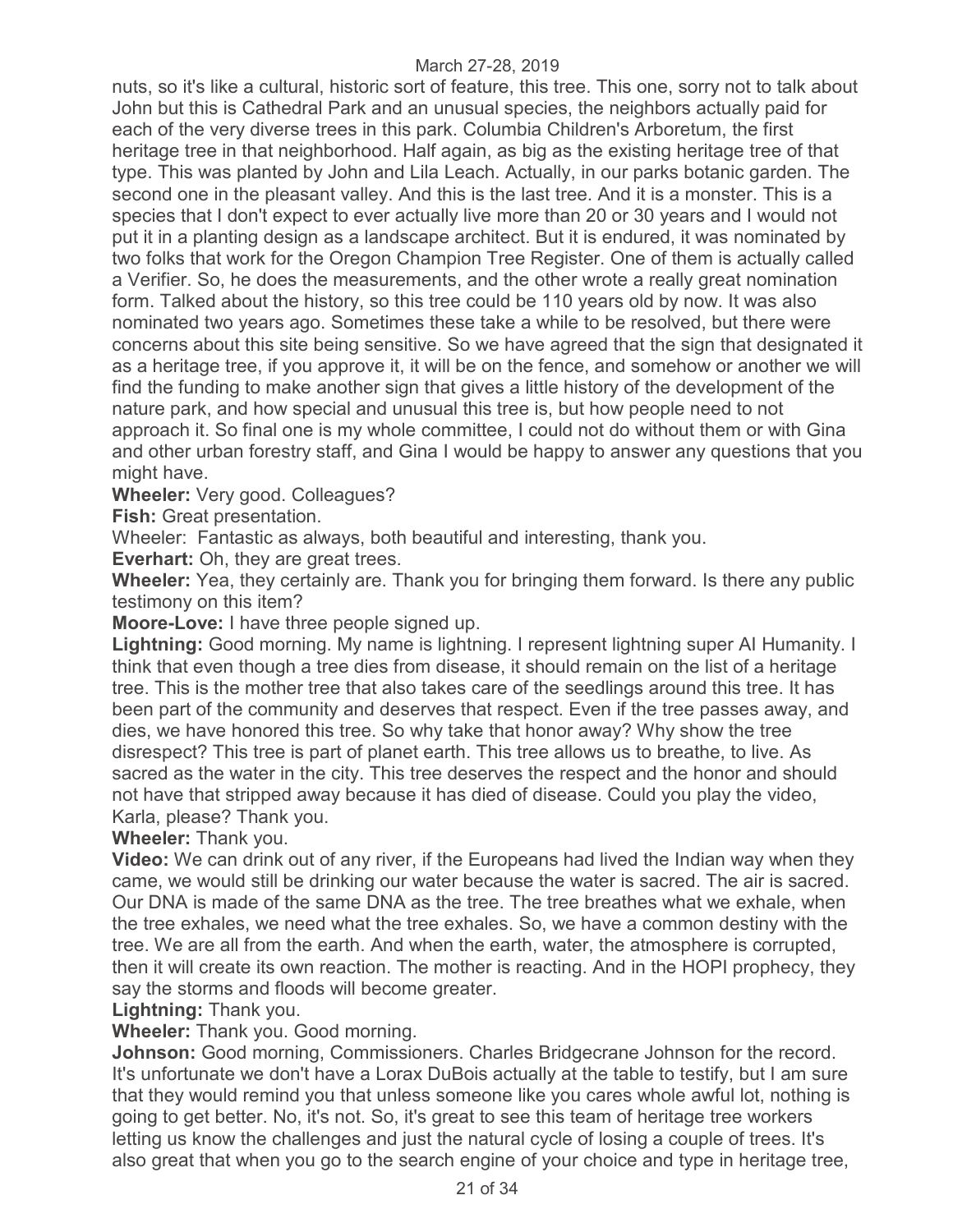probably the first thing that will come up is Portlandoregon.gov/parks. Although as we heard you can from the team, some people prefer the term, champion tree, and this state likes champion trees, but I think it's one of the positive things to see that we can have this registry and engagement around people caring for the trees, and Lightning providing us with a video that reminds us of the same thing that hundreds or thousands of kids were gathered in front of city hall for is that we're a part of the world. It's a symbiotic function, and like we're doing with clean energy jobs program, we need to learn to regulate our behavior to work in harmony with nature and have jobs and that are not just exploitive and extractive, but where we work in harmony with trees, less chemicals, and, you know, some of these trees are not just victims of things like Dutch Elm disease but are affected by our air quality here, and the fact that we live in a superfund location, in the city with a river that we're going to get going on to manage and sequester that pollution, so the heritage tree project is not just about the great and beautiful trees and the good programs that we have to help people engage with those trees, but to remind us that economy is sort of a bad word. The way that we use it now because we think it's all about finance. But eco and nomos are the laws of the environment. If we break those laws, we are going to punish ourselves. Thank you very much.

**Wheeler:** Thank you. Commissioner Fritz, did you have a comment?

**Fritz:** No, I have a question for Commissioner Fish. I am just wondering is there a reason that we could add -- an emergency clause to make sure that these tries are protected as quickly as possible?

**Fish:** I would be delighted.

**Fritz:** We add the emergency clause because it's in the public interest to protect the trees as quickly as possible. Thank you, Commissioner.

**Wheeler:** Very good. We have a motion on the table and any discussion to the motion? Please call the roll on the amendment.

**Fritz:** Aye. **Fish:** Aye. **Hardesty:** Aye. **Wheeler:** Aye.

**Wheeler:** The ordinance is amended to be an emergency ordinance and now to the main motion. Any further discussion? Please call the roll on the ordinance as amended. **Fritz:** Traditionally, it's been Commissioner Saltzman who has said that this is his favorite topic of the year, but I will take over that mental and encourage you, Commissioner Fish, or whoever is in charge of parks next year to have a longer presentation because I really enjoy seeing the variety of trees that we have in our city, the different places, the outreach efforts that have been going on to try to get more trees designated. I am mindful that there is not one in my neighborhood, and I am hoping to rectify that at some point. I will try to get it in by May, so the deadline for the review is May 1st, and you can go to the Parks and Recreation website to see how to nominate a tree. As was noted, the property owner has to agree. Unless it's a street tree, and the street trees are owned by the city, even though they are cared for by the adjacent neighbor. So, it's a great opportunity to make sure that there is the extra protection, and as we saw in the photographs, it does not mean that you cannot develop. It may mean that you may have a slightly smaller development in which in many cases means more affordable development, and that might mean that you have to be more thoughtful, but it does not preclude development to look after the trees. Aye. **Fish:** Commissioner Fritz, I am glad you mentioned Dan because I remember so well during the ten years that we served with him that he would often -- regularly, every year that we had this presentation said this was his favorite presentation, and we will certainly take your recommendation up next year. I want to thank the parks team for an excellent presentation. I want to thank the urban forestry commission, and the heritage tree committee for the work that they do. Portland understands the important role that trees play in performing so many important functions, cleaning our air, managing our stormwater, and adding shade and beauty to our city. When we designate heritage trees,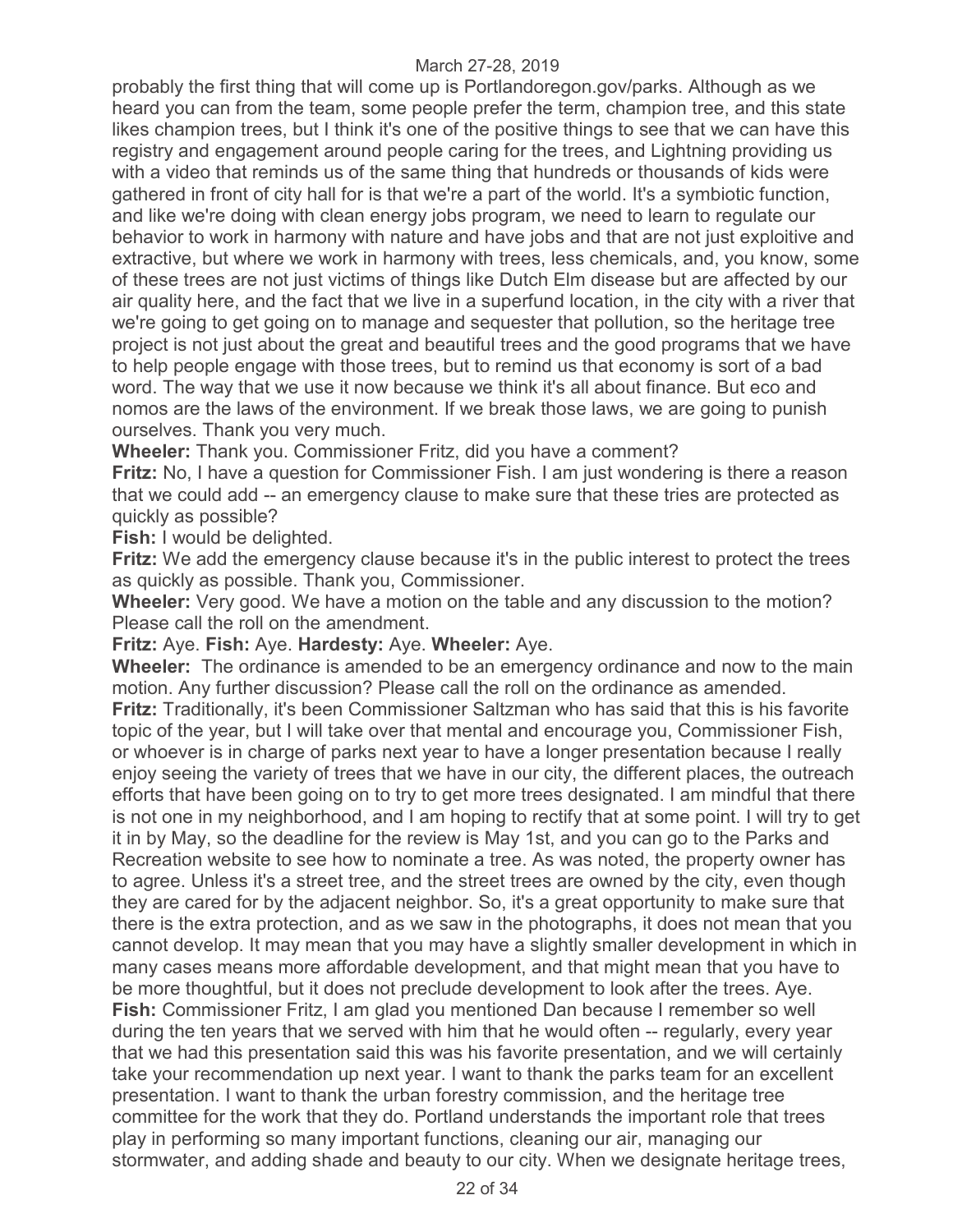we do something very special. And we do it just for a select group of trees. Over time, that, the number of trees designated as grown, and it's one of our proudest traditions, and I am glad that we are continuing to do so. Aye.

# **Hardesty:** Aye.

**Wheeler:** Love the presentation. Thank you everyone, I vote aye, and the ordinance is adopted as amended and we are adjourned.

# **At 10:53 a.m. Council recessed.**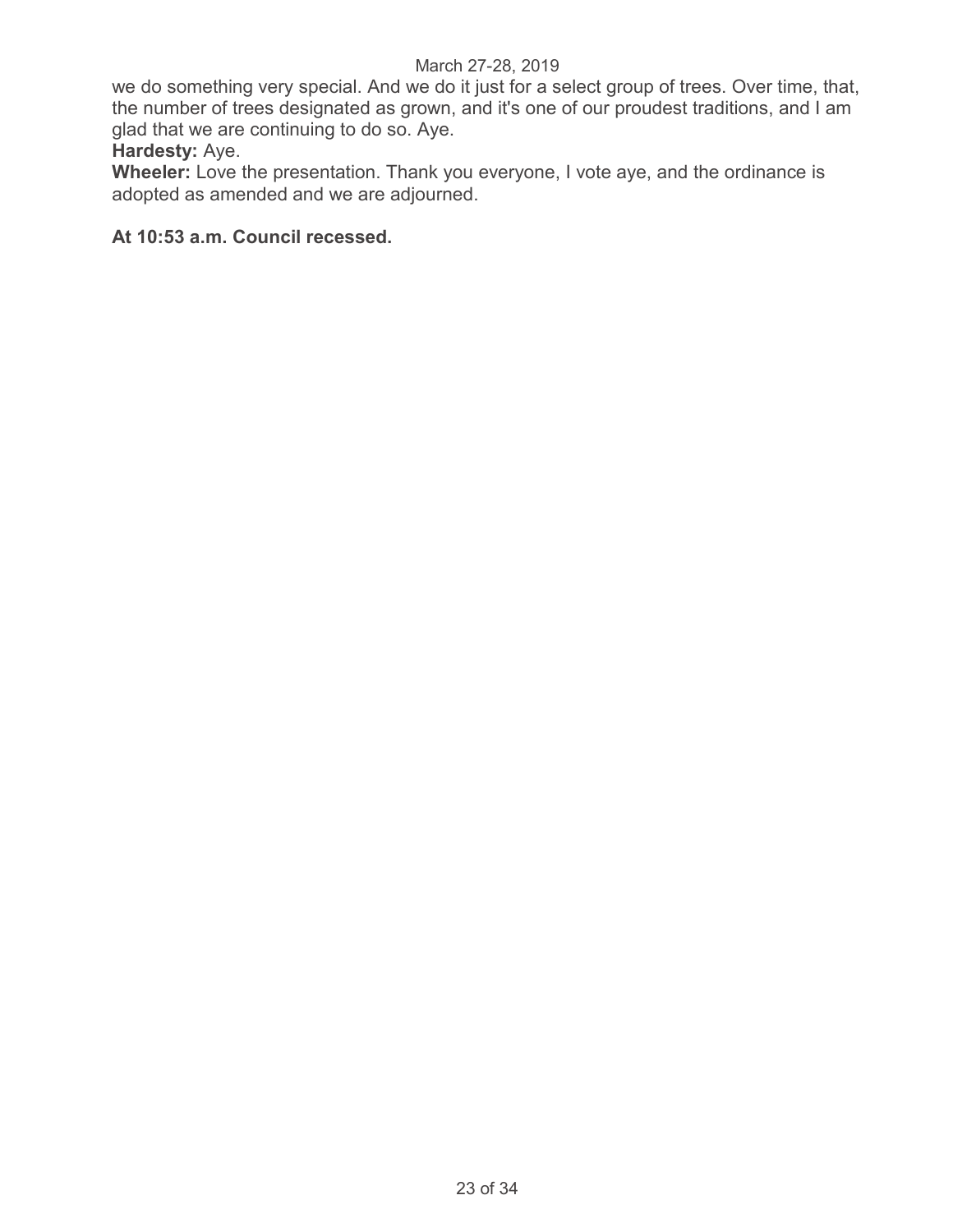# March 27-28, 2019 **Closed Caption File of Portland City Council Meeting**

This file was produced through the closed captioning process for the televised City Council broadcast and should not be considered a verbatim transcript. Key: **\*\*\*\*\*** means unidentified speaker.

#### **MARCH 28, 2019 2:00 PM**

**Wheeler:** This is the thursday afternoon march 28 afternoon session of the Portland city council. Please call the roll. [roll call taken]

**Fritz:** Here. **Fish:** Here.

**Wheeler:** Here. First we'll hear from our legal counsel on the rules of decorum. **Heidi Brown, Senior Deputy City Attorney:** Good afternoon council and Mayor. Good afternoon. Welcome to the Portland city council. The city council represents all Portlanders and meets to do the city's business. The presiding officer preserves order and decorum during city council meetings so everyone can feel welcome, comfortable, respected and safe. To participate in council meetings you may sign up in advance with the council clerk's office for communications to briefly speak about any subject. You may also sign up for public testimony on resolutions or the first readings of ordinances. Your testimony should address the matter being considered at the time. If it does not you may be ruled out of order. When testifying, please state your name for the record. Your address is not necessary. Please disclose if you are a lobbyist. If you are representing an organization, please identify it. The presiding officer determines the length of testimony. Individuals generally have three minutes to testify unless it's otherwise stated. When you have 30 seconds left a yellow light goes on. When your time is done a red light goes on. If you're in the audience and would like to show support for something that is said, please feel free to do a thumbs up. If you want to express that you do not support something, please feel free to do a thumbs down. Please remain seated in council chambers unless entering or exiting. If you are filming the proceedings please do not use bright lights or disrupt the meeting. Disruptive conduct such as shouting or interrupting testimony or council deliberations will not be allowed. If there are disruptions a warning will be given that further disruption may result in the person being ejected for the remainder of the meeting. After being ejected a person fails to leave the meeting is subject to arrest for trespass. Thank you for helping your fellow Portlanders feel welcome, comfortable, respected and safe. **Wheeler:** Very good. Thank you. Karla, we have one item, item #273. Can you please read the item.

# **Item # 273.**

**Wheeler:** Colleagues, this next agenda item is an extremely important one and I hope it's both powerful and joyous as well. I'll soon proclaim march 31 as transgender day of visibility, an annual international event to celebrate trans people all around the globe while also raising awareness of the real barriers that trans people face and how allies can help support the trans community. This is a community driven proclamation and presentation. A general reminder, proclamations are for invited testimony only. But we appreciate everybody being here and showing their support for this important proclamation. A little housekeeping for this afternoon, as requested by the community, restrooms on the second floor, that is this level here, are designated as all user-friendly. Single gender restrooms feel free to use any of the other restrooms on the first, third and fourth floors of the building. At this point, I'm going to turn it over to seraphie allen and Mikki Gillette from Basic Rights Oregon who are the mcs for today's celebration. Welcome. Good afternoon. And happy birthday. [laughter]

**Mikki Gillette, Basic Rights Oregon:** You stepped on my intro.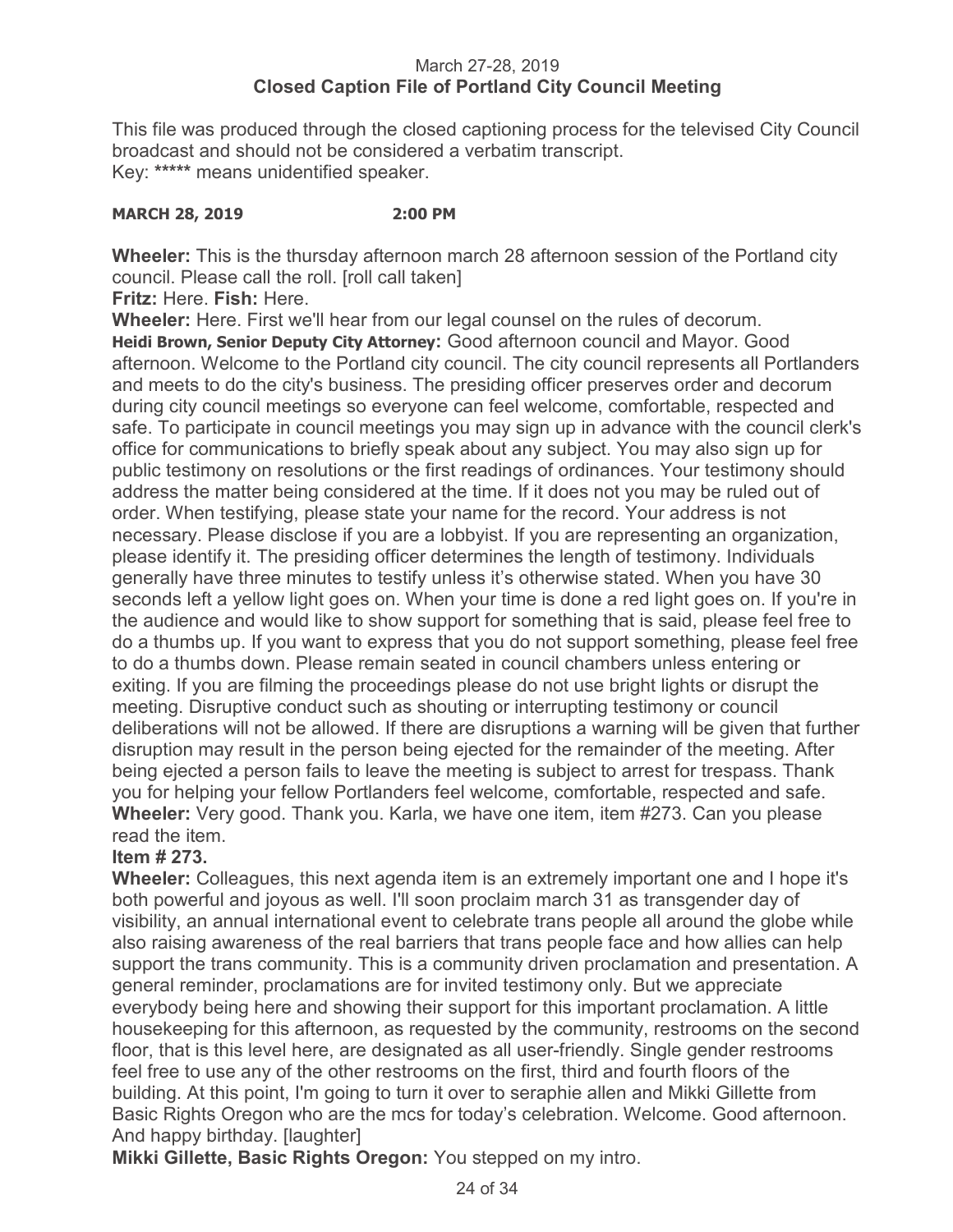# **Wheeler:** Oh, sorry. [laughter]

**Mikki:** Hello, council. My name is mikki Gillette and I use she/her pronouns. I work at basic rights Oregon as the major gifts officer. It's a pleasure and an honor for me to be here today as the city celebrates transgender day of visibility. March 28 is my birthday. I turn 47 today. As a child growing up what little I heard about the transgender and binary people like myself taught me that we were objects of ridicule and scorn. We learned to hide who we were like a shameful secret. At that time I couldn't have dreamed I would be living the life I am today. And I certainly didn't dream that my city would be celebrating my trans siblings and myself. Trans day of visibility, or Tida, was started ten years ago today by rachel crandall of michigan. Rachel was frustrated that the only well-known day associated with trans people was trans day of remembrance, a vigil for people murdered in acts of anti-trans violence, so she founded tida as a counter balance. For ten years people around the world have celebrated the accomplishments and victories of transgender people on this day while also raising awareness of the struggles and dangers still faced by our community. Our visibility is our greatest strength. By living our lives out and openly we can change our workplaces, our communities and even the halls of power. We thank the city for joining in this movement.

## **Wheeler:** Thank you.

**Seraphie Allen:** Good afternoon, city council. My name is seraphie allen and I use she/her pronouns. Though I work as a policy advisor for mayor Wheeler today I want to stress my pride and humility as a member of the lgbtq plus community and the privilege I have as a cis person helping to put this day on and to walk in city hall every day. Over a year ago mikki and I first met through our involvement with the harvey milk street project. A couple months after mikki reached out to see if our office was interesting in doing something around transgender day of visibility. From there, an assortment of community members and organizations, who I will be sure to thank later, came together to put on this first ever celebration of transgender day of visibility in Portland city hall. Mikki and I will act as mcs for the afternoon to help us flow through this familiar run of show. First up, we will have a choir performance by accord, and then we will share a video featuring a city employee. We also have a panel of amazing presenters who will share their experiences and expertise around housing and homelessness issues affecting our trans and nonbinary community and we'll also close out that piece with a video representing our youth voice who are also present today. You get a little extra. Lastly, the mayor will read the proclamation proclaiming march 31st as transgender day of visibility. Thus without further ado I would like to introduce accord. Accord is an acapella group composed of transgender, nonbinary and gender nonconforming singers. Together accord and transpose community choir form the nonprofit choral arts organization transpose pdx. Commissioners and mayor, would you mind joining us down in the audience so that they can, the choir can perform to one audience? Thanks.

**Wheeler:** Thank you.

**[singing]:** ¶ hold your head up high ¶¶ ¶ hold your head up high ¶¶ ¶ hold your head up high  $\P\P$   $\P$  hold your head up high  $\P\P$  [singing] [cheers and applause]

**[Speaker]:** Hello everyone. We are a chord and acapella group composed of transgender, nonbinary and gender nonconforming musicians. Trans visibility is one of the core reasons this group was formed and we are incredibly proud to showcase the immense talent that exists within this community. We had a lot of conversation about this performance among the members. While we have fought hard for progress and come a long way as a society for safety and equality for all people, we are still a long way from the best of the best of times. We don't want the visibility of our successes to overshadow the urgency of the work yet to be done but we also want to be unapologetically present for our community members to show that trans is beautiful, trans is powerful and that someone I is in their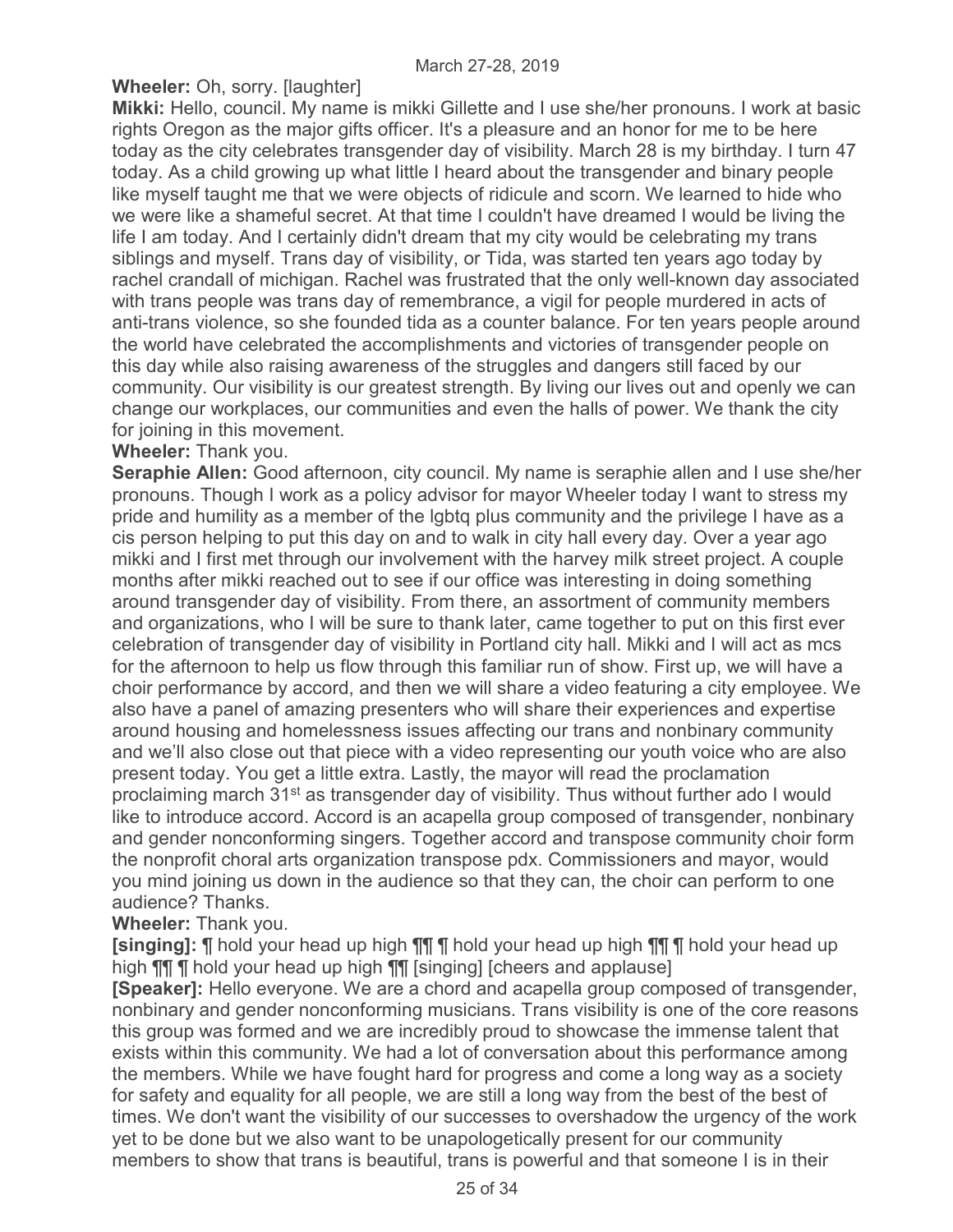corner. We are grateful for the platform and we are here to sing for our city's leaders, you are not done yet. We need you to understand portland's pressing issues like houselessness, immigration and police brutality as trans issues impacting us disproportionately in ways that call for urgent and creative intervention. In declaring trans day of visibility, you are making a commitment to ensuring that the continued survival of our most marginalized trans community members. We need you to take that commitment seriously and value our lives in every single day of the year. Our next song is called tomorrow by minor. It is to both celebrate successes and to prepare for longer, harder battles ahead of us. When we say that there will be better days, it is not platitude. It is a rallying cry. We need to bring this future into being,

**[Singing]:** ¶ there will be better days ¶¶ ¶ there will be better days ¶¶ [singing] ¶ there will be better days ¶¶ ¶ there will be better days ¶¶ [singing] ¶ let the wave wash over me ¶¶ ¶ let the wave wash over me  $\P\P$  | let the wave wash over me  $\P\P$  | inere will be better days ¶¶ ¶ there will be better days ¶¶ ¶ let the wave wash over ¶¶ ¶ let the wave wash over ¶¶ [applause]

**Fritz:** Wow, thank you.

**Allen:** Okay. Thank you accord. That was beautiful. We are now extremely privileged to share a video featuring jayden dotson who works in our office of management and finance in the human revenue division. Jayden has recently joined the city's lgbtq+ and friend affinity group leadership team and has graciously shared his story but I will let the video speak for itself. [applause]

**[video - Jayden Dotson, Office of Management and Finance]:** I first through something was different when I was in grade school. I was a big tomboy. My dad and my brother were out sunning and I wanted to take off my shirt too and I got in trouble and told you can't do that, you're a girl. As I got older, I started to dress in drag, put on facial hair and go out to the nightclubs and I started presenting myself how I was feeling. It was very liberating for me. When I first learned that transitioning was a possibility, I was very intrigued. I was like this is me, this is the road that I need to go down. It was very exciting and very scary. The struggles that I had to deal with mostly it was transitioning on the job. I was asked not to use the bathroom in my office because they were uncomfortable so I, for a year, I used the bathroom downstairs. Visibility is important to me because if we're not visible, things won't change. We're people. We need to be treated as equals. When the shooting happened in Orlando and I was like, okay, I need to step up. It was right before pride and I literally, like everyone was scared to march in that pride that year. And I was like I have to do this, and I was carrying my totes trans tote from the hrc that I got and we started marching and as I was walking, I heard this lady say I see you, and I was what? I turned around and she said it again. She said I see you and that just filled my heart like, I can't even explain it, it was amazing. My hope for the future is that bathrooms are not an issue, being trans is not an issue. Love, lots of love [laughter] [yeah]

**Wheeler:** That's amazing.

# **[applause]**

**Allen:** So jayden is somewhere around here. I'm not sure where, but, right back there. So, thank you, jayden, for sharing that with us. We do not take lightly the willingness to share one's personal story and connect it to this day centered around visibility. I would now like to ask our panelists to come up and we actually have the pleasure of having almost too many folks today and so they're going to come up in two groups. So first can I have, Michalle, addy, avi, and eliza come on up to the table, and present to us, and then we'll have two more.

**Wheeler:** Good afternoon. Welcome. Thanks for being here.

**Michalle Wright:** Absolutely. My name is Michalle wright and I am formerly homeless and formerly incarcerated transgender woman. I am here today sharing my story in hopes that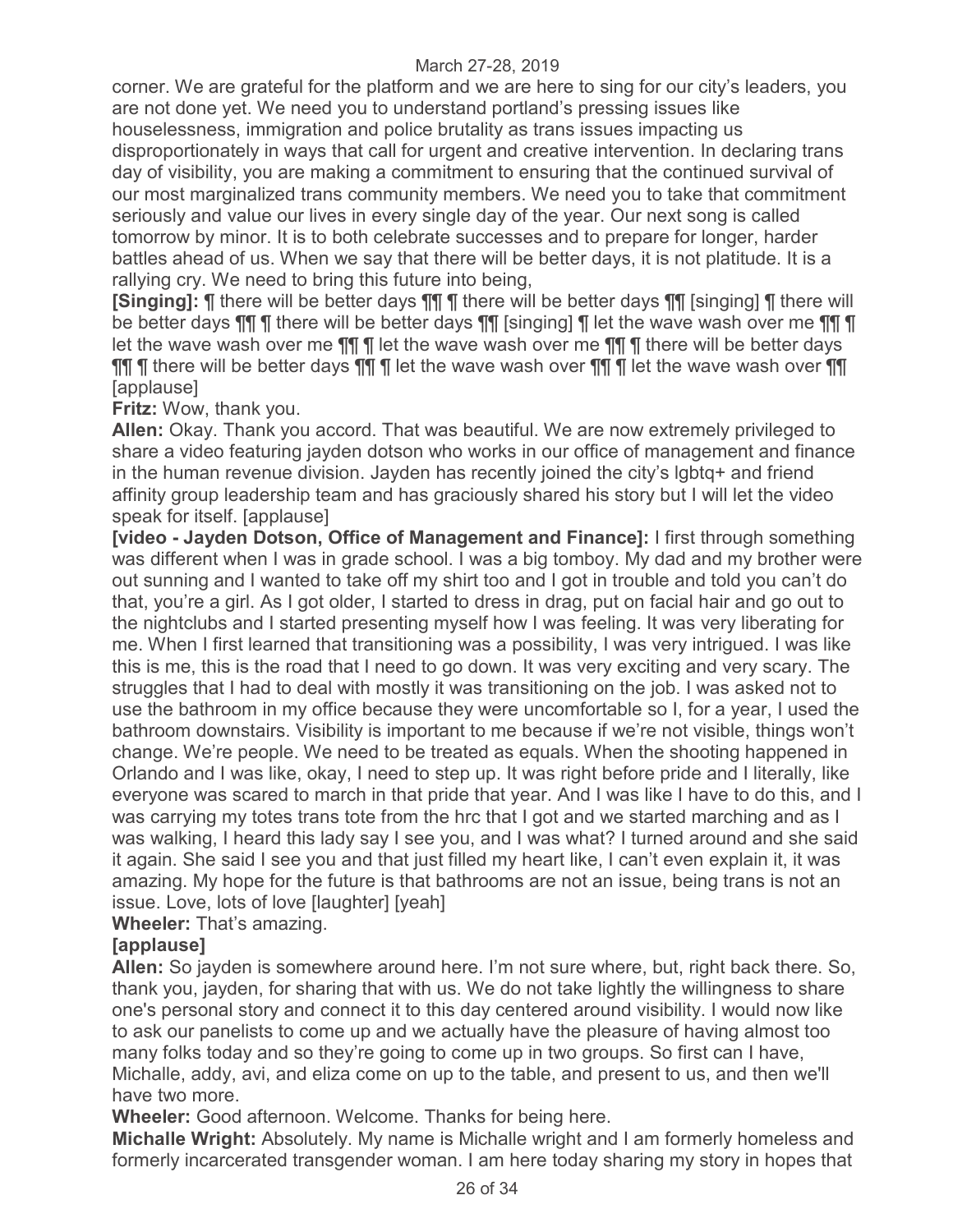it will move you to ensure that Portland provides services, lifesaving services, desperately needed by homeless, trans and queer youth. I became homeless at the age of 16. At that young age I did not understand how to access the limited resources that were available to me at the time. For the next six years I tried to navigate the complex and confusing system of services available to homeless queer youth with very little positive results. Everything seemed intimidating and the challenges I faced were numerous. I was trying to finish high school, go to college, begin my medical transition, and create a stable living situation, all without the help of family. In the midst of all this, I was raped. The trauma caused a downward spiral of hopelessness that led to drug addiction and my inevitable incarceration. I had always been afraid to access shelters because I was scared that I would be housed with men despite identifying as a woman. After being raped, I was so afraid of sleeping near other men that I didn't even try to stay in most shelters. I only trusted the shelter run by outside in because I knew they would allow me to sleep in the women's shelter, which matched my gender identity. It often felt like I had nowhere to go. At the time I needed support such as a stable place to live, access to professionals who understood gender affirming health care like a therapist, a medical doctor and a trauma informed counselor. Without access to these critical services, and after years of being homeless, I wound up incarcerated like so many homeless trans and queer youth. While this may not make sense to people who have not lived on the streets, I committed a crime as a cry for help. I desperately needed a roof over my head and getting sober, and help getting sober. My best thinking was to seek refuge in the criminal justice system. Looking back at my 22-year-old self I realize how naive I was. What was supposed to be a petty crime, stealing \$20 from the kentucky fried chicken on 82nd and powell, in a few months in jail, turned into a 70-month prison sentence thanks to measure 11 and mandatory minimums and the cruelty of measure 11 and mandatory minimums. While incarcerated I was denied adequate medical care and housing. I was denied hormone replacement therapy and housed with men despite being a woman. With the help of basic rights Oregon and the aclu I sued the Oregon department of corrections and won. During my time in prison, I learned to advocate for myself. Now after my release I feel it is my duty to advocate for those that are still afraid to use their voice. I hope that my story will encourage them to come out of the shadows and find their own voice. I thank you all for being here today and for letting me share my story with you. Thank you for supporting the transgender day of visibility.

**Wheeler:** Thank you, Michalle.

**Wright:** Thank you.

[applause]

**Adeline Vasquez**: Oh my god. Gimme a hug.

**Wheeler:** Good afternoon.

**Vasquez:** Hi. Why is trans day visibility important to me. I feel like not just me but the community I love would know how hard it is truly to be ourselves regardless of how times have and are changing but something like transgender visibility day will allow a majority of our community to take off the invisibility cloak and reveal their bright inner selves. Even if it's just for a day it will allow us to show others that are afraid to be their true self that yes, you're not alone, and yes, for once, our voices are being heard. Our elders and other activists that were afraid to have a voice, however, fought for us [inaudible] ourselves with freedom that they could only once dream but they managed that [inaudible] for us to be that voice right now in this hall. Let not just our voice be heard but as a whole voice as unity. My name is adeline [inaudible] Vasquez and I'm a proud true spirit with the label trans across my big round indian face. Trans day of visibility would be super important a community that is still afraid, ashamed and suicidal from their true selves. From the future of tomorrow to our knowledge-wise elders that's why we need a day to let our fellow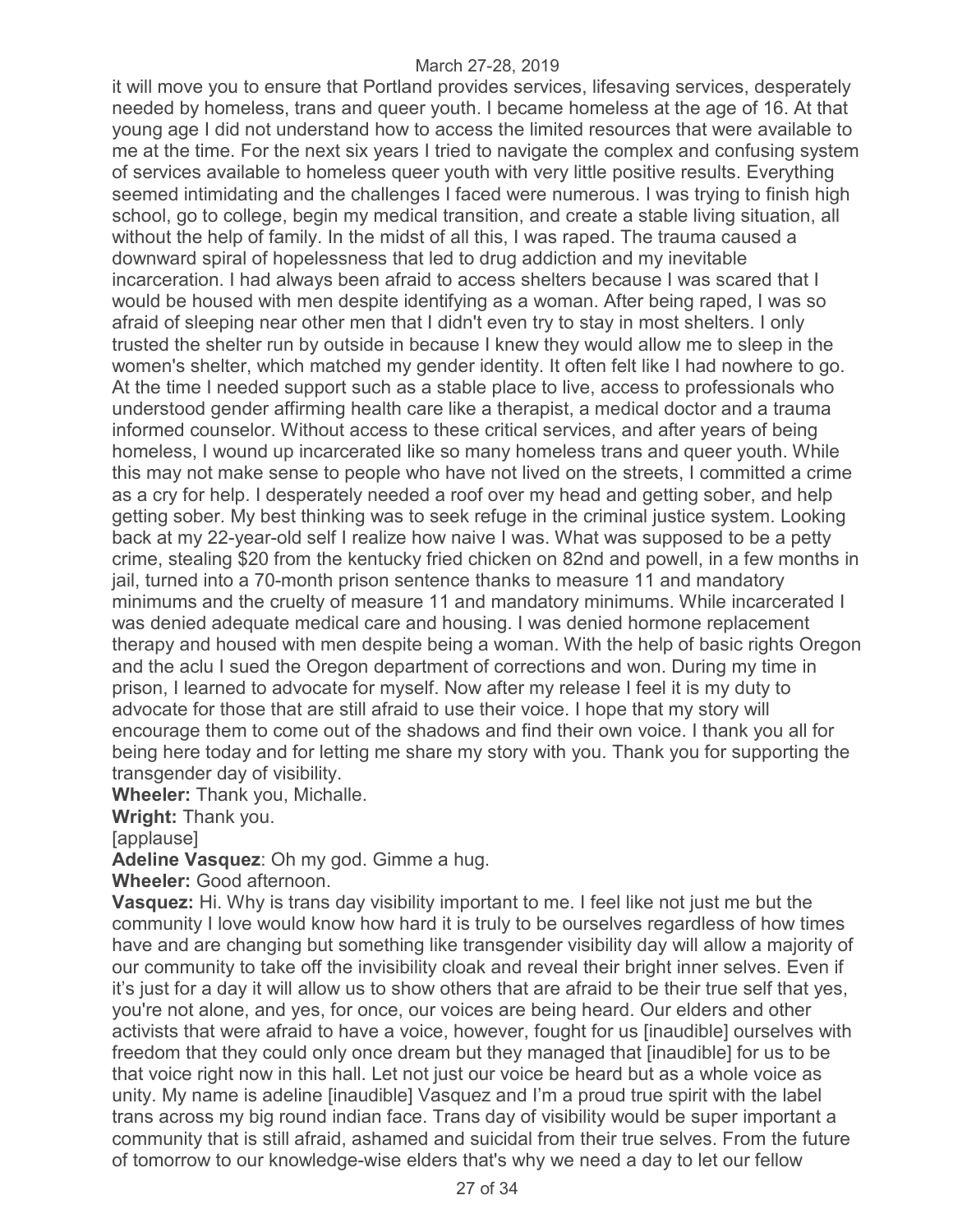community that are hiding out or et cetera, I am colored, I am disabled and I am proud trying to live out in the open as a person that bloomed in black and white garden. Thank you.

**Wheeler:** Thank you. Appreciate it. [applause] Good afternoon.

**Elizabeth Esser:** My name is Elizabeth esser. I am representing the sexual and gender minority youth resource center. The trans day of visibility is important because it is an opportunity to foster empathy towards and understanding of a group of people that have long been oppressed. Homelessness in particular is -- excuse me. Homelessness in particular has a disproportionate effect on the queer community as a client receiving services from outside in and other nonprofits I have seen this firsthand. Family and friends, artists, students pushed to the streets because of discrimination. We must offer understanding to these people who have been discriminated against and enact policy to address the systematic issues that relate to homelessness in specific regard to the trans community.

## **Wheeler:** Thank you. [applause]

**Avi:** Hi, my name is avi and I represent the sexual minority youth resource center. People ask us why transgender or gender fluidity is important. It's important because we matter. We exist. I never heard of transgender or nonbinary due to my family coming from a dark world with a religion that discriminates the person who I am today. I think it's important to have this day and this meeting because we're under-looked at, mocked or killed just for being who we are. Transgender kids are also the most vulnerable because they are looked as a freak in today's society. We are to live our lives by what we were born as, society says, and we're to treat those who look different or whatever the case may be that they are sick. Visibility is important to me because it says that we are here and it's okay to be who you are and you don't have apologize for it. This day is for us nonbinary, trans and twospirited kids and adults to have the freedom to be who we want to be. We have only one special life and we should make the most of it. We live in a world where people are taught to hate the unknown and because of one book that society has written thousands of times we are the most targeted. It is important to have this day because what the so-called president that we have and also his vice president anything could happen. We are not alone. This day inspires us and gives us hope and strength to be who we are. Visibility also changes the attitude of society. It can destigmatize transgender identities and open peoples' minds, however we need more than visibility. We need rights protections, justice and acceptance. We have our visibility now but we also need action. Transgender communities do not deserve to be trivialized but yet we face too many injustices to count. Visibility is also important but action needs to be taken place. Please acknowledge this. Times are changing and we are growing. Thank you.

**Wheeler:** Thank you. [applause] Thank you for your excellent testimony. Good afternoon. **Erin Waters:** Good afternoon. Distinguished representatives, thank you for your time today. My name is erin waters. I am a community health navigator for kaiser permanente. I'm also a member of the Q center board of directors. I want to make clear that today i'm here as subject matter expert and member of the community, not a representative of kaiser permanente and so any opinions I express aren't reflective of the organization. I will be short in stating that in no uncertain terms housing is health care. [applause] In 2018 the world health organization defined social determinants of health as conditions in which people are born, grow, live, work and age. These circumstances are shaped by distribution of money, power and resources at the global, national and local levels. These factors which include housing, employment, access to food and others are critical components of both immediate and long term health care outcomes. Time and again in our community we are hear from those who are desperate for accessible, affirming and affordable housing options. Far too often, the same basic issues of access which everyone must struggle with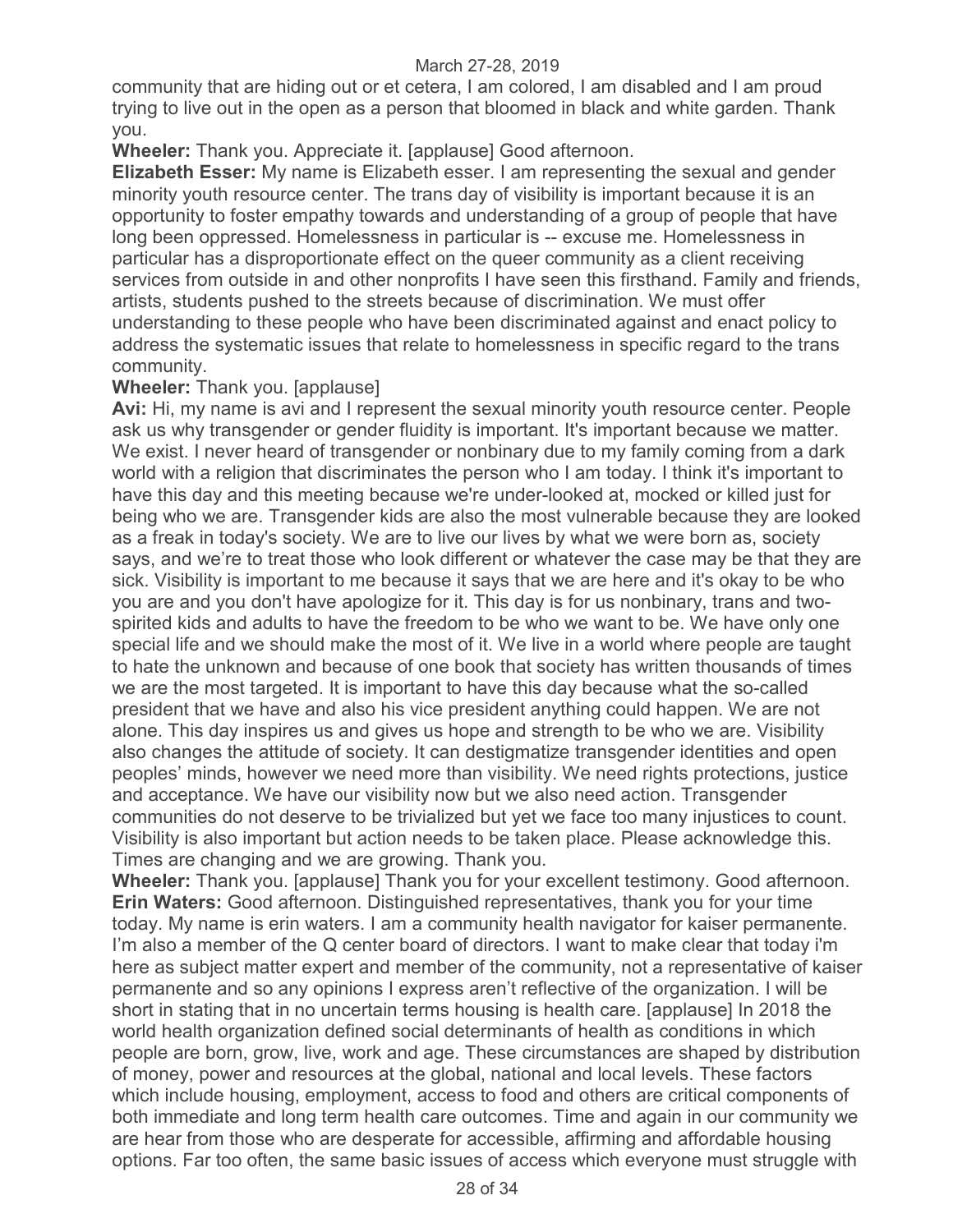are compounded by both covert and overt discrimination for those who occupy marginalized identities. This is no less true for the transgender community whose experiences with access, even in this very liberal city, can be typified by discrimination and minimalization. It also bears mentioning as it always does that intersecting identities such as those who are black or other persons of color, those who live with disabilities or in bodies that do not fit within culturally strict preferences endure even less access in a rapidly and ever gentrifying city where housing is getting further and further out of reach. This is beyond a simple statement of seriousness and necessity. After surgeries that can take weeks or months to recover health care systems are faced with the real prospect of having to discharge our most vulnerable patients into shelters, where access to care and lack of ability to perform wound cleaning appropriately affect immediate surgical outcomes. They're places where discrimination from staff of the residents is still a factor and the dire nature of the situation cannot be overstated in moments in which patients must be discharged into domestic violence or intimate partner violence situations or into the overburdened systems helping others survive and escape those environments. This includes young people who have had to turn to transition related care and sometimes a desperate attempt to avert suicide needing somewhere safe to go. The idea that transgender identities are somehow less worthy is reaffirmed on a daily basis down from the highest levels of the american government where choosing a side with our freedom to disrespect and exclude one another rings louder than our freedom to create a shared and civilized society with a place for everybody. For our neighbors have freedoms say not just with their words but with their actions that the trans community is simply unwanted and therefore unwelcome, how are we supposed find places where we can hang both our hearts and our hats without the city itself lending us a helping hand. As a community which to this day faces literal violence from those who would otherwise be called friend or neighbor, trans people absolutely deserve access to places that they can call home. Thank you for your consideration. [cheers and standing applause]

**Wheeler:** Thank you. Appreciate it. Good afternoon.

**Zoe:** I think it might be impossible to follow that but i'll do my best.

**Waters:** Please do. You're voice matters.

**Zoe:** My name is zoe. I use she/her pronouns. I'm here both a trans woman and also as someone who works locally at largest shelter provider in town, transition projects. And both as a trans person and as someone with that expertise I have to second and third and fourth every single thing that's been said about housing, the lack of housing here in Portland as well as the way that trans people are treated both at transition projects and at providers across town. It is dismal. It needs changing. We have to do something. I am here to offer both that reminder as well as potential glimmer of hope. Recently the department of housing and urban development released an amount of money that was available to our continuum of care. Myself and other people put together a grant for trans and gender nonconforming people to receive permanent supportive housing and we believe that we are the first project now in the country to be funded through hud to serve trans adults with case management. [applause] But through this project which we hope to have up and running which better be up and running by july 1st we hope to, on a yearly basis, house 17 trans individuals permanently, offer them rental assistance, offer them peer support and offer them case management, all through working alongside other trans people employed at transition projects. Again, we do believe that Portland is now going to be home to a very unique project, but it is only 17 trans people who will be housed a year. We desperately, desperately need more resources and more attention if we're really going to make progress here. Thank you for your time.

**Wheeler:** Thank you, zoe. [applause]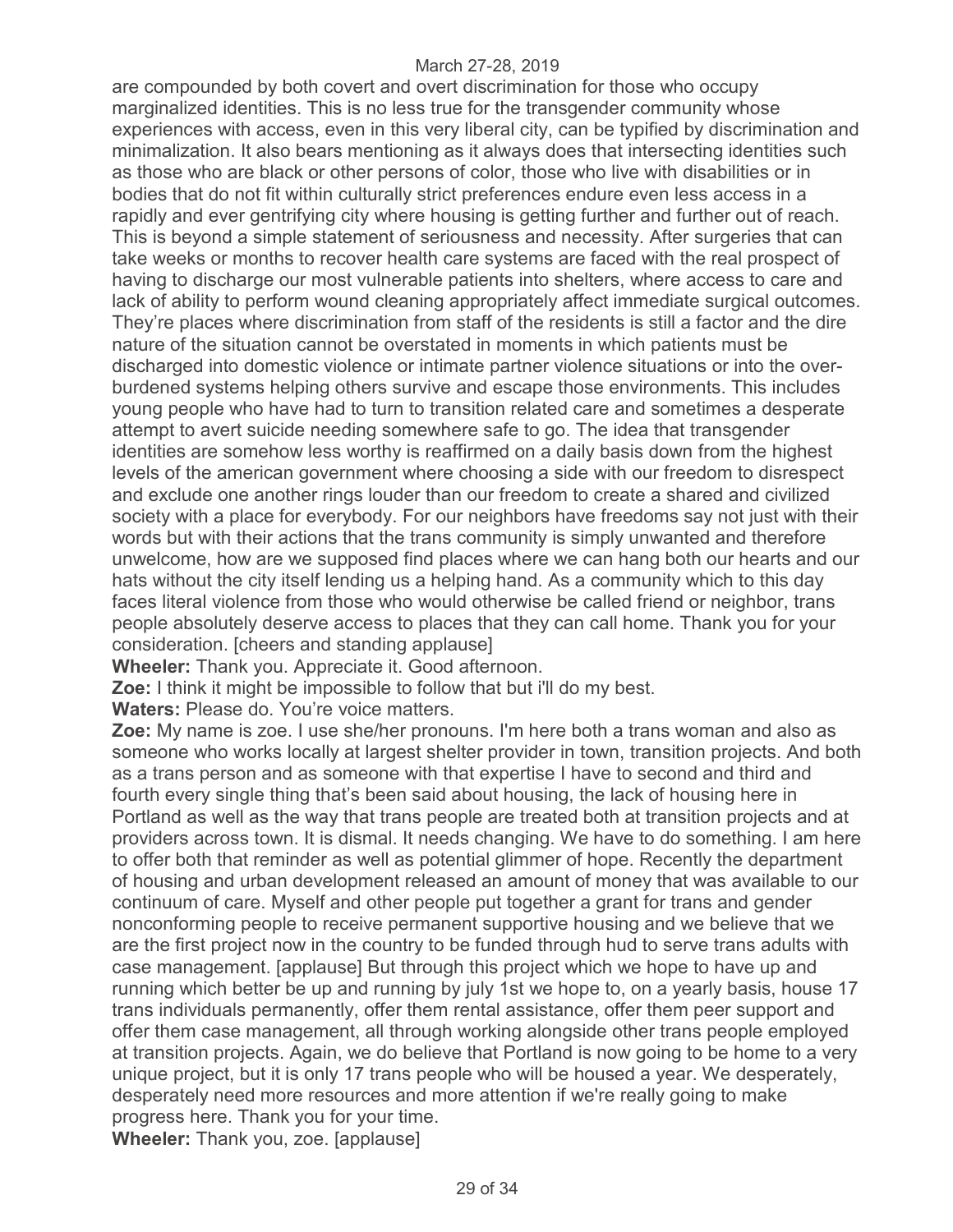**Allen:** Thank you, panelists. That was inspiring and amazing. We now actually are quite lucky. So before we didn't know that we were going to get to be able have our youth with us today. Aja, myself and Adam went to smyrc to the drop-in center and got the privilege of being able to spend some time with some of the youth that were there and Avi and eliza were willing to also be on the video if they couldn't be here today so you get to see also a video representing them as smyrc still talking about housing and homelessness. Whenever you're ready, Aja. [applause]

**[video – Avi]:** I'm Avi. I am 23 years old. I am a nonbinary criminal justice student at Portland Community College.

**[video – Eliza]:** My name is Eliza. I am 22 years old. I suppose my realization of my queerness came in two stages. One realizing I was bi and then two, realizing I was trans. I was brought up in a catholic household so realizing I was bi at the age of about 15, 14, came with a lot of shame and a lot of internalize homophobia that I had to deal with.

**[Avi]:** I first realized I was gay around 13. I came out to my family a few years after my mom passed and my family kind of knew. It kind of a good experience, also kind of a bad experience coming out at so young and dealing with so much hate.

**[Eliza]:** After coming out as trans, my family just refused to refer to me as like Eliza, or using she and her pronouns, and that ultimately became quite a big part of like why I left home and became homeless.

**[Avi]:** I've been homeless off and on for about three and a half years. Finding housing specifically for nonbinary and transgender women is really hard, and transgender men, too, because like sometimes we don't conform into one housing. We just want to be somewhere where we're safe.

**[Eliza]:** The LGBT community and I suppose trans people specifically are disproportionately homeless. There's the issue with, you know, just families refuse to accept their trans family members and that will lead generally to like repression, homelessness or suicide.

**[Avi]:** Visibility is very important for anyone who identifies with the LGBT community. **[Eliza]:** When I think of Trans Day of Visibility my mind immediately associates it with the sort of saying that like you know, the old-timey dude is like "yeah, this didn't exist back in my day," when it's just like "no, it did, people were just ashamed to be visible and open and transparent about their gender identities, so it's sort of the celebration of that change in our culture where people are less afraid to be out and to be open.

**[Avi]:** I try to live my life as I want to, you know. I think the possibility of transitioning is really good, you know, and if anyone who has that possibility can take it, you know, because why be something you're not when you can be something that you want to be? **[Eliza]:** Promoting understanding and empathy through empathy, we get rid of bigotry and hatred.

**[Avi]:** It's going to be unknown. People don't know what this is, you know, and it's not an it or a thing, you know. It's an actual feeling that we have and that we can't control. So it's important that we say that we are here, that we are important and that we matter, you know? That's why we have pride movements. That's why we have trans day of remembrance, you know, because we lose some many people to suicide because of nonacceptance. So having this day of visibility makes us known. [applause]

**Wright:** We have heard today that our community faces many barriers and not unlike other vulnerable populations in Portland housing instability and homelessness is a lifethreatening concern. We are asking today that the city council support development of a stakeholder group to examine and engage transgender community members in a process that will bring about recommendations to the city council and county board of commissioners by the time we meet to celebrate trans day of visibility next year. And we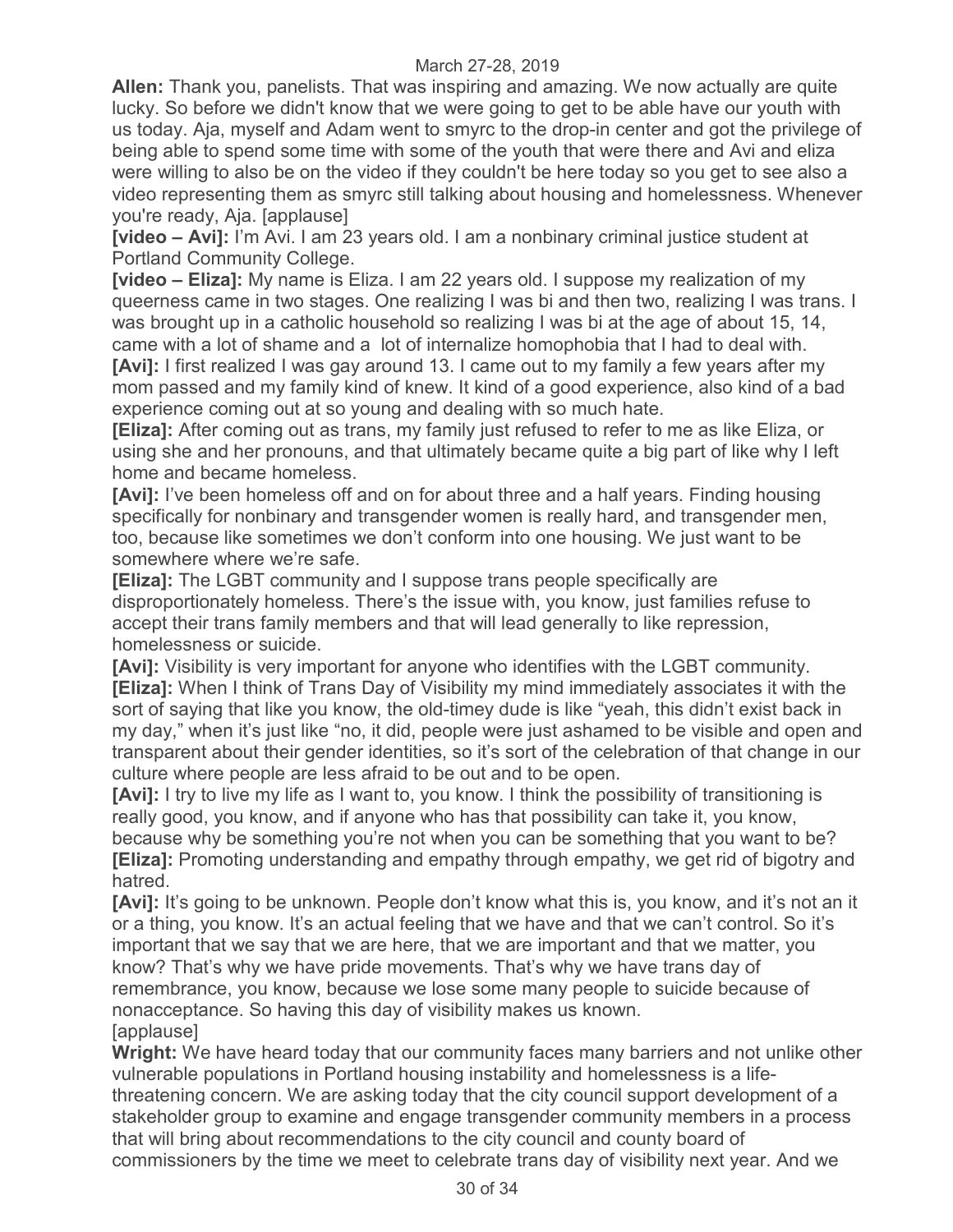ask that you do not just take this one day to acknowledge our existence but continue to weave it into the framework of your equity plans and make sure we are always included at the table for the issues that greatly affect our community. Thank you. [applause] **Wheeler:** Thanks for being here. Appreciate it.

**Allen:** Now, commissioners and mayor, I want to give you a chance to respond to what you've heard today. But first I would like to give thanks to the people who have helped make this day possible. First thank you to seth from smyrc. Seth, will you raise your hand. [applause] for your tireless work with our youth I felt incredibly honored to share in the space that you helped to create for them during the drop-in hours earlier this week. Thank you for continually reminding our group how we cannot leave out the youth voice and making sure that they could be represented today. Thank you to jayden, avi and eliza for sharing the stories in the video. Scottie scott, which is the best name ever, from Multnomah county's office of diversity and equity for your measured and incredibly insightful perspective. You are a great connector and advisor and a crucial part in bringing people together for this day not just from the well-known organizations but also from the larger grass roots community in Portland. [applause] April roman from the joint office of homeless services for your guidance and your help in this process. Karen brooks from the fire department and debbie caselton from the bureau of environmental services for ordering and handling all the lunch as a thank you to the participants before this council hearing. [applause] Thank you to adam thompson from mayor wheeler's staff for producing such amazing videos. Thank you to page smith, from Q center, elaina medina from smyrc and of course aja blair from mayor wheeler's office. [applause] As a personal piece I don't know how I could do this job without aja. I have been lucky enough to be here for two years and three months in city hall and aja has been one of the greatest gifts that I have been given in getting to work here, so I want to say that. Also of course I need to thank mikki for who this day would not be happening and would not be possible without. Your advocacy and leadership has been absolutely inspiring to me. So thank you. [applause] and happy birthday. [laughter] Lastly, I want to give a moment to all the trans and gender nonbinary people who could not come here today or have complicated feelings about this day being honored at city hall. It is important to remember that our government systems have and continue to perpetrate much of the pain and suffering to the very people it is supposed to represent. And also that many people that do not feel safe being invisible have very valid safety concerns. Thus I want to make sure that we acknowledge the extra work that is needed to make sure that people who are wanting to participate could. I super would like to stress that in terms of bringing this day together, the amount of concerns and feelings and things that people had to bring in order to just be able to feel safe in this space. Thus mayor, commissioners, thank you for listening. If you would like to make any comments or ask any questions feel free to do so before the mayor reads the proclamation.

**Wheeler:** Thank you, Seraphie. Thank you, Mikki. Commissioner Fritz? **Fritz:** Thank you mayor. Thank you Seraphie. Thank you, Mikki. Thank you to each and every one of you who are here today to show support and to testify. Thank you to the choir. Oh, let's hear it again for the choir: [cheers and applause] In addition to all the people that Seraphie thanked, I want to say a particular thank you to josie in Portland parks and recreation who has been very helpful to me in learning more and to mayor sam adams who when commissioner Fish and I were both involved in requiring that the city's health insurance policy cover transitioning services and medical needs, so that, it's been a while since then and it's really great. Thank you, mayor wheeler, for putting this program on today and for each of us gathering to note how very, very important this work is and i'm just, I'm very, very grateful to each one of you who is here. Thank you. [applause] **Wheeler:** Commissioner Fish.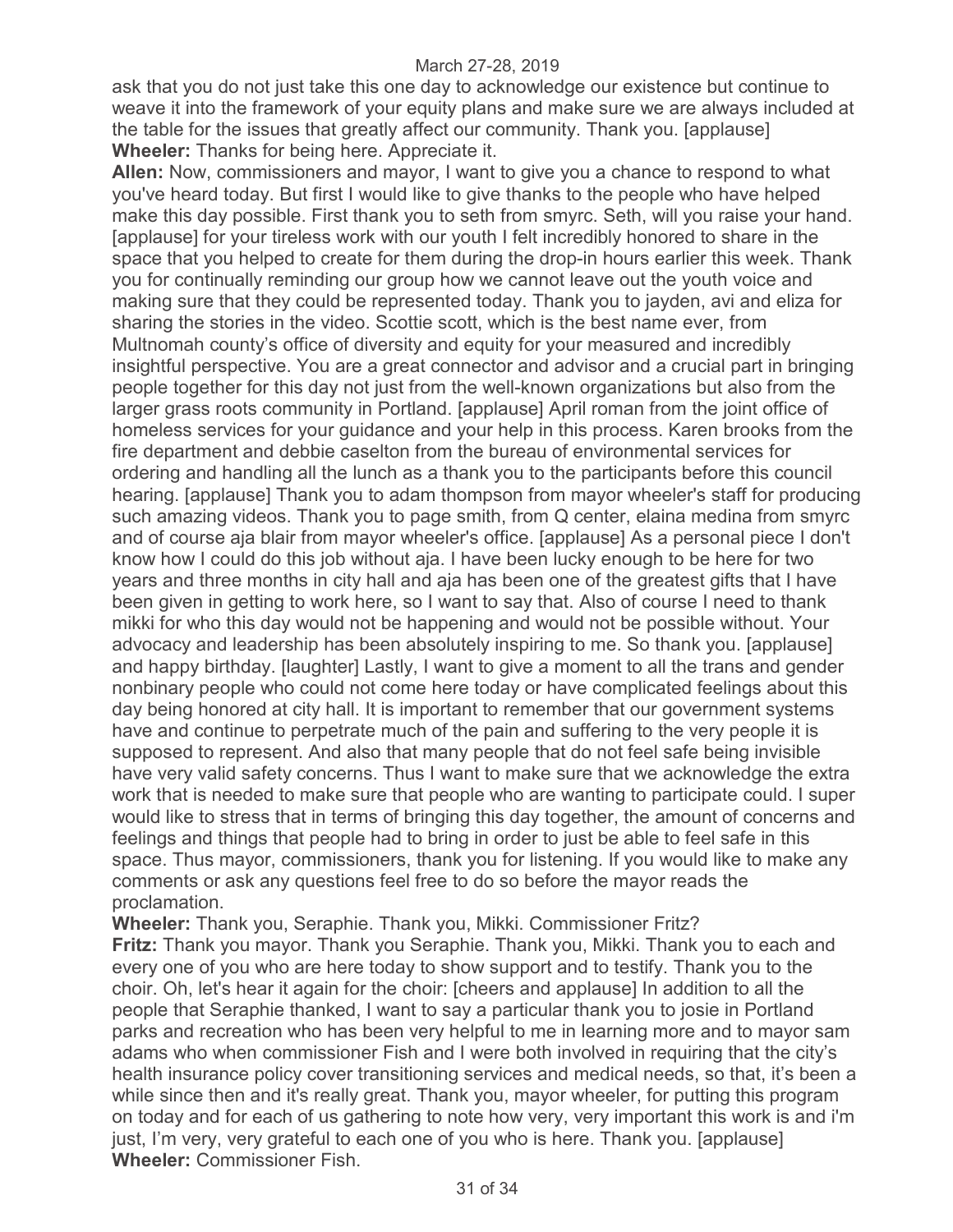**Fish:** Well, Amanda gave my speech so, and probably better than I could, so I will not repeat all the thank yous other than to say to Seraphie and Mikki, thank you very much for the work that you did and for mc'ing this gathering. And mayor, thank you for bringing this important resolution forward that you're going to read in a moment. Seraphie mentioned aja blair and her experience with him. Well, I want to make clear aja is just on loan to your office. [laughter]

#### **Allen:** Now, now.

**Fish:** It's a temporary gig. I do have an aja blair story that I think is germane to this gathering and about how we learn from each other and we test our assumptions and we grow. Aja blair now works with the mayor and does his scheduling. He previously had the same position in my office but he decided to take a break from public service and he traveled the world. He did some very great adventures then came back. Just before he left on his great adventure, we did a retreat where my office sat down and said, let's plan out the next year, what are some things we should do, how should we prioritize our time. Aja said, I don't understand why the city has so many single stall gender specific restrooms. The tide is turning nationally to all user and I don't understand why the city doesn't take the lead. Well, we did a little research and we weren't sure either why we weren't but what we were observing was that every time this issue came up in places like houston and north carolina and other parts it was almost as if places just went crazy. They had civil wars over restrooms. It became this huge politicized fight. So because we wanted to avoid the mistakes of other jurisdictions we asked our friends at basic rights Oregon and smyrc and disability rights Oregon and all these various groups came together and we said how can we do this? By the way, in fairness we were doing this now when aja was off on his great adventure, but we wouldn't have been doing it had he not challenged us to do this. We said how do we move forward? One of the most profound things I remember from that experience was we got a lot of push-back in how we were about to frame this issue of all user restrooms. The push-back came because people with lived experience at the table, they were advocates, said, why are you making this about transgender rights? This is an example of where when you do the right thing everybody wins. Why are you singling us out? When you extend rights to one group you do the right thing everybody wins so why don't you frame it as a win for the community for a parent with a child, an older adult with an attendant, a transgender neighbor, yes, but let's bring everybody into the equation and it was a very profound insight. We ended up changing our entire strategy, the entire framing, with commissioner Fritz's help we promptly converted all single stall restrooms in the park system, which was over 600, to now all user. So that anybody can use them. We then challenged the business community to step up and our friends at yelp joined the team. I don't know if you know this but yelp actually advertises on their restaurant sites now whether there is an all user restroom because yelp is of the belief that there is no reason that there should be a long line of some gender specific restroom while another one is open. Why not make all single stall restrooms open to everyone so everyone feels welcome so we made that change. The business community stepped up and 1,000 restrooms in the first six months were converted. Then the council made another very important commitment which we said in the Portland building, which is the building under construction I guess over here, the council said we are going to have state of the art all user multi-stall restrooms and we're going to lead the country in creating spaces which are safe and welcoming. So you know, that's something to celebrate. At the same time we required all city administrative documents to remove gender specific language on all forms and documents which is not specifically legally required and that is a work in progress. So what did I learn? I learned that of course what everyone else has learned working with aja, is he's a gem who isn't just great at his state job but brings a whole body of life experience to his work and helps all of us do better. I learned that when we engage the community in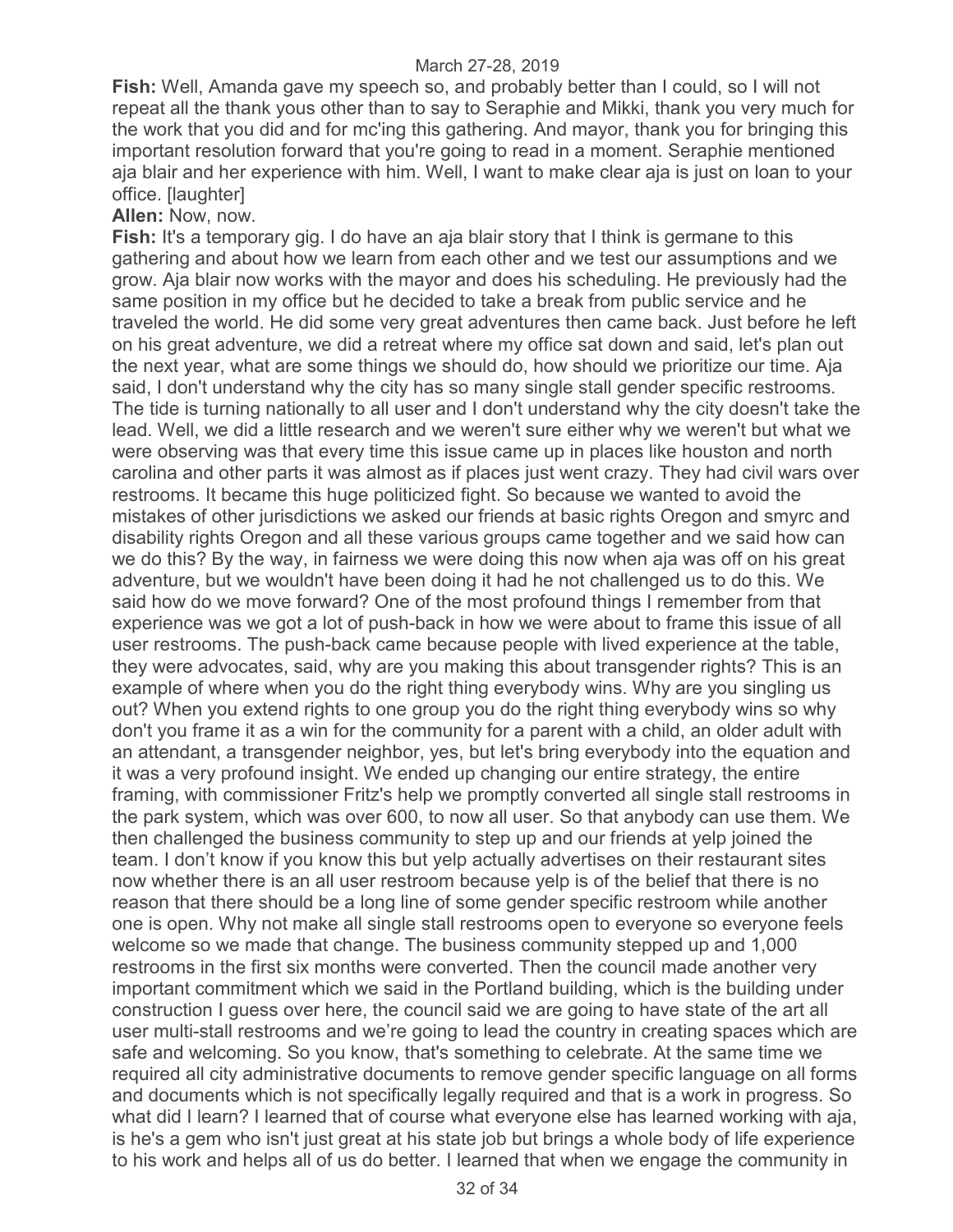thinking about solving problems what sometimes feel like civil rights issues end up becoming much broader and that when we recognize that everybody wins when we advance the ball. Everybody can claim victory. We can have more wins. That we should never say it's just for one group or another. We should explain to people that we're all better, our community is better and stronger when we frame things and bring everybody under the tent. I'm very proud that the city has taken this leadership role. I expect that as we go forward and deepen the relationship which this gathering is helping to submit that there will be other ideas for things the city can do around homelessness and I accept your challenge, mikki. I'm sure a year from now we'll have a committee and some recommendations. There's so much we can do together and by having a convening like this that the mayor has made possible we get to deepen relationships and begin to plan for the future and along the way people like me get to challenge their assumptions and think more deeply about issues that affect all, so I'm very grateful. And I'm grateful for the role that everyone in this room plays, and mayor, i'm grateful to you for bringing this forward. **Wheeler:** Thank you, commissioner. I would like to share a quote from janet mock, many of you heard of this. Janet is a trans actress, a writer and activist. She said this and I quote, "I believe that telling our stories first to ourselves, then to one another, and then to the world, is, in and of itself, a revolutionary act. It's an act that can be met therefore with hostility, exclusion, and violence. It can also lead to love, understanding, transcendence and community". Janet's quote explains accurately why I think it's important that hearing stories from trans people is something that we need to be overt about. We need to hear these stories. We need to share these stories with ourselves and amongst one another, and then with the world. And yes, sharing these stories even here today in this chamber is and of itself a revolutionary act. Today is first and foremost about visibility. I want to recognize that visibility can be paradoxical in many ways. I want to recognize that in seeing you and in celebrating you here in this visibility, it can also bring danger. I understand that visibility can make you vulnerable, and we know that there have been attacks in this community, both recently and over a long period of time. I want to applaud the panel and the work group for being here in support of the positive power that visibility brings, and for being a force against the negative implications that also come with visibility. I am more than supportive for the development of a stakeholder group and i'm already looking forward to hearing the recommendations in the coming year, so mikki, thank you for not only highlighting it but also having -- just the plain smarts and good acumen to actually go for that funding and be able to bring it back and make something of it, and that's my pledge to the community. We'll do our part to make something of it. If people are looking to be involved in this or any other aspect please feel free to contact my staff, seraphie allen is right here in front, aja blair is in the back, and I know they will connect you to the right people at the right time in order to become more engaged in the process. I would like to thank seraphie. I would like it thank aja, both for my work -- for my office for working to make this event. It's important and I think joyful event possible. I want to thank adam, who just amazingly puts these videos together in record time. Those were two of the finer ones I think I have seen. And I have never had the opportunity to acknowledge my spouse in the chamber, Katrina. She was here with her friend mary. I ordinarily wouldn't call it out except that I have been mayor for a little over two years and it's the first time that she has been in the chamber with me. I'm greatly appreciative of her being here. [applause] I also want to just correct the record. You know, one of the sort of negative things about being mayor of Portland is no matter what happens or who is responsible or who had the authority as mayor you pretty much get blamed for all the bad stuff that happens. The flip side is sometimes you get the credit for things when credit is not actually due. I want to emphasize that this celebration today, this day of visibility did not happen because of me. It happened because the community brought it to our office and said, this is something that